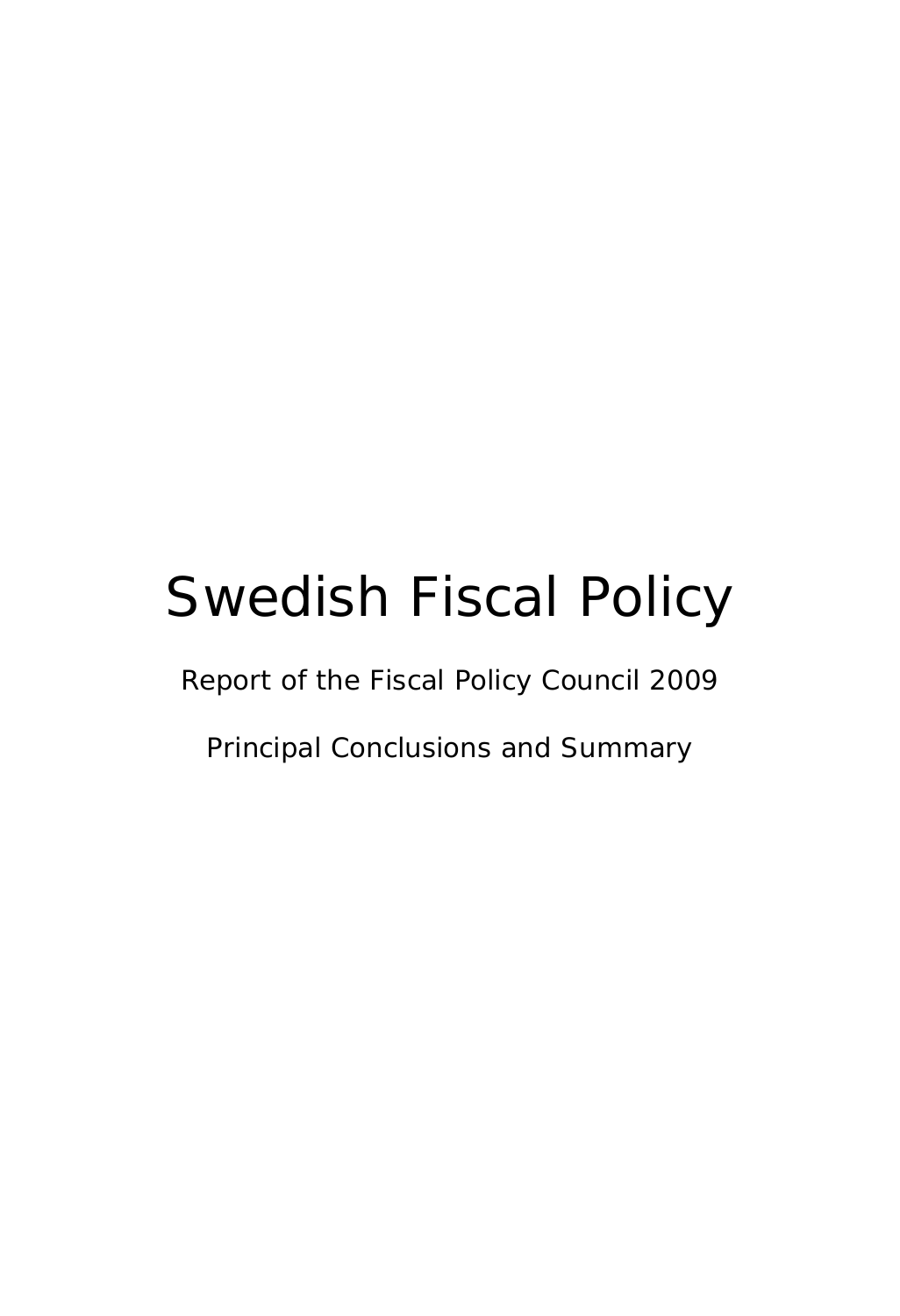# Principal conclusions of the report

The report focuses on two main issues:

- 1. How well has the Government succeeded in adjusting fiscal policy to the dramatic cyclical weakening?
- 2. How should the economic policy frameworks be further developed?

Our principal conclusions are:

- Government measures to handle the financial crisis itself have generally been adequate. But there needs to be a more thorough analysis of the risks of increased government lending and various guarantee schemes.
- An assessment of the Government's measures in face of the recession must weigh the advantages of taking measures now to address the fall in employment against the risks of a higher budget deficit. The large downward revisions of economic forecasts since the Budget Bill justifies, in our opinion, stronger stimulus measures this year than those taken up to now.
- Additional stimulus measures beyond those announced by the Government should probably be taken in 2010. The stimulus measures should include a further temporary increase in the central government grants to local governments and a *temporary* increase in unemployment benefits.
- The expenditure ceiling should not block central government expenditure if there are compelling cyclical reasons for allowing it to increase. It would be desirable to get a crossparty agreement on the possibility of exceeding the ceiling in *exceptional* circumstances.
- It is appropriate, as the Government is doing, to expand labour market policy measures for the short-term unemployed. But the Government has an overoptimistic view of what job search activities can achieve in a deep recession.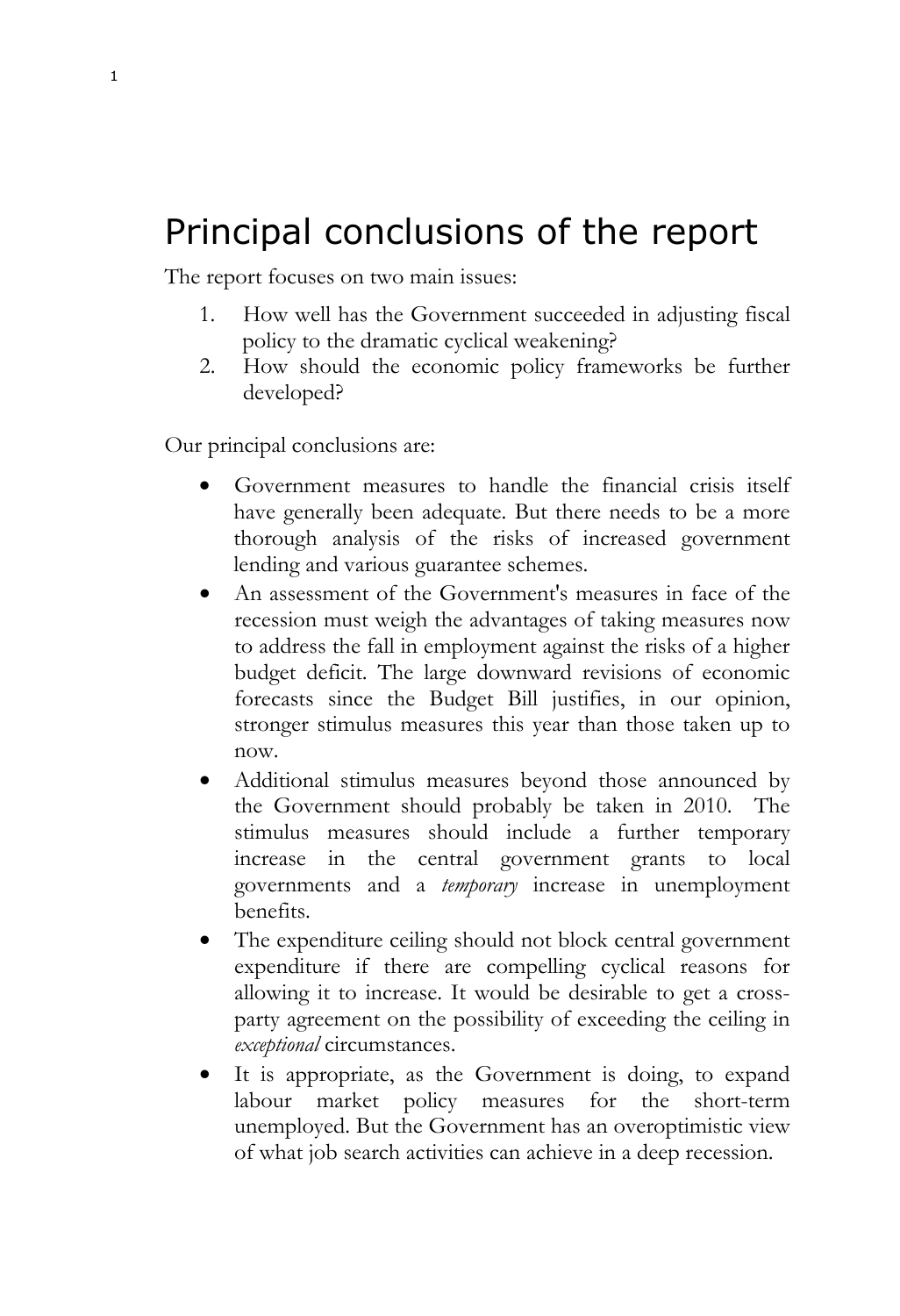- The expansion of the job and development guarantee is not a forceful labour market policy measure, but a consequence of having to provide welfare benefits to support more long-term unemployed. It will be difficult to provide the guarantee with enough meaningful content for the majority of participants.
- There is too little labour market training. It is wise to keep volumes substantially lower than in the 1990s but there is nevertheless room for an expansion without impairing effectiveness. Temporary central government support for training in firms should be possible where agreements on shorter working hours and corresponding wage adjustments have been reached.
- Unemployment insurance should be made *cyclically dependent*, so that the benefit level is higher in a recession than in a boom. The need for insurance is greater in a recession. At the same time, job-search incentives play a smaller role.
- Reporting of the total worth of the general government sector is still inadequate in the Budget Bill and the Spring Fiscal Policy Bill. Reporting of general government investment is so incomplete that the Riksdag (the Swedish Parliament) does not have a satisfactory basis for decision making.
- The review of the fiscal framework now under way must clarify the overall objectives behind the surplus target. The framework should provide a clearer picture of the balance to be struck between *pre-funding* and a gradual *increase in lifetime working hours* as methods of meeting the future demographic pressure on expenditure.
- A gradual rise in lifetime working hours should be part of the strategy for meeting the demographic strains. One way to achieve this is an automatic adjustment of the retirement age to life expectancy. Such a link could make possible a budget objective that is less ambitious than the current surplus target.
- Reforms to reduce the labour market entry age are desirable. These reforms could take the form of generally higher study support, more generous study support for younger students than for older students, and a reduction in the ceiling for earned income (the exempt amount) in the student support system.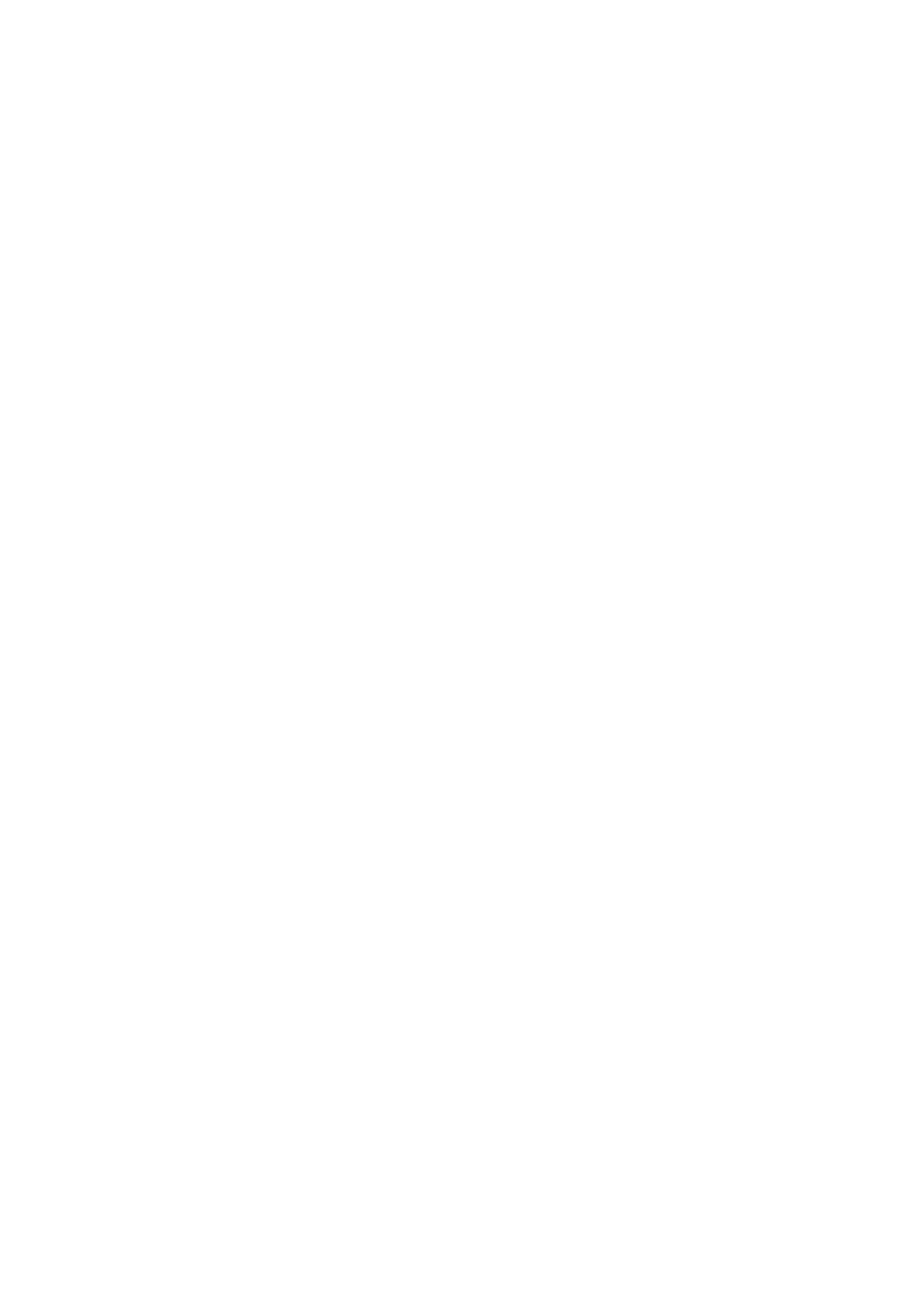# Summary

The past year has witnessed a uniquely rapid and deep deterioration in the economy. In a short time it has fundamentally changed the conditions for both fiscal policy and other economic policy. Stabilisation policy considerations now play an important role that could not have been predicted only a year ago. The change in the situation makes it natural for our review to focus on two principal questions:

- How well has the Government succeeded in adjusting economic policy to the new conditions?
- How should the work ahead to develop and improve the rules system governing economic policy be conducted?

The two questions are intimately connected. The economic crisis brings a number of issues about the design of economic policy frameworks to a head. At the same time, it is essential to keep a longterm perspective so that the goals of a sustainably high level of employment and sustainable public finances can be achieved. A longterm perspective is also essential for the short-term credibility of fiscal policy and thus for its effectiveness. This means that the Government's work on developing fiscal and employment policy frameworks should continue in the current situation.

### Fiscal policy in the recession

The fiscal policy for 2009 was mainly determined in the Government's Budget Bill in September 2008. At that time, a limited economic slowdown was expected. The Government predicted that GDP growth would fall to 1.3 per cent in 2009 and that a GDP gap, i.e. a difference between actual and potential GDP, of –1.7 per cent would emerge. At the same time, general government net lending in 2008 was expected to be 2.8 per cent of GDP. Since this was substantially above the surplus target of 1 per cent of GDP, the Government considered an expansive fiscal policy appropriate. The budget proposal therefore involved a reduction in structural net lending (cyclically adjusted net lending) of about 1 per cent of GDP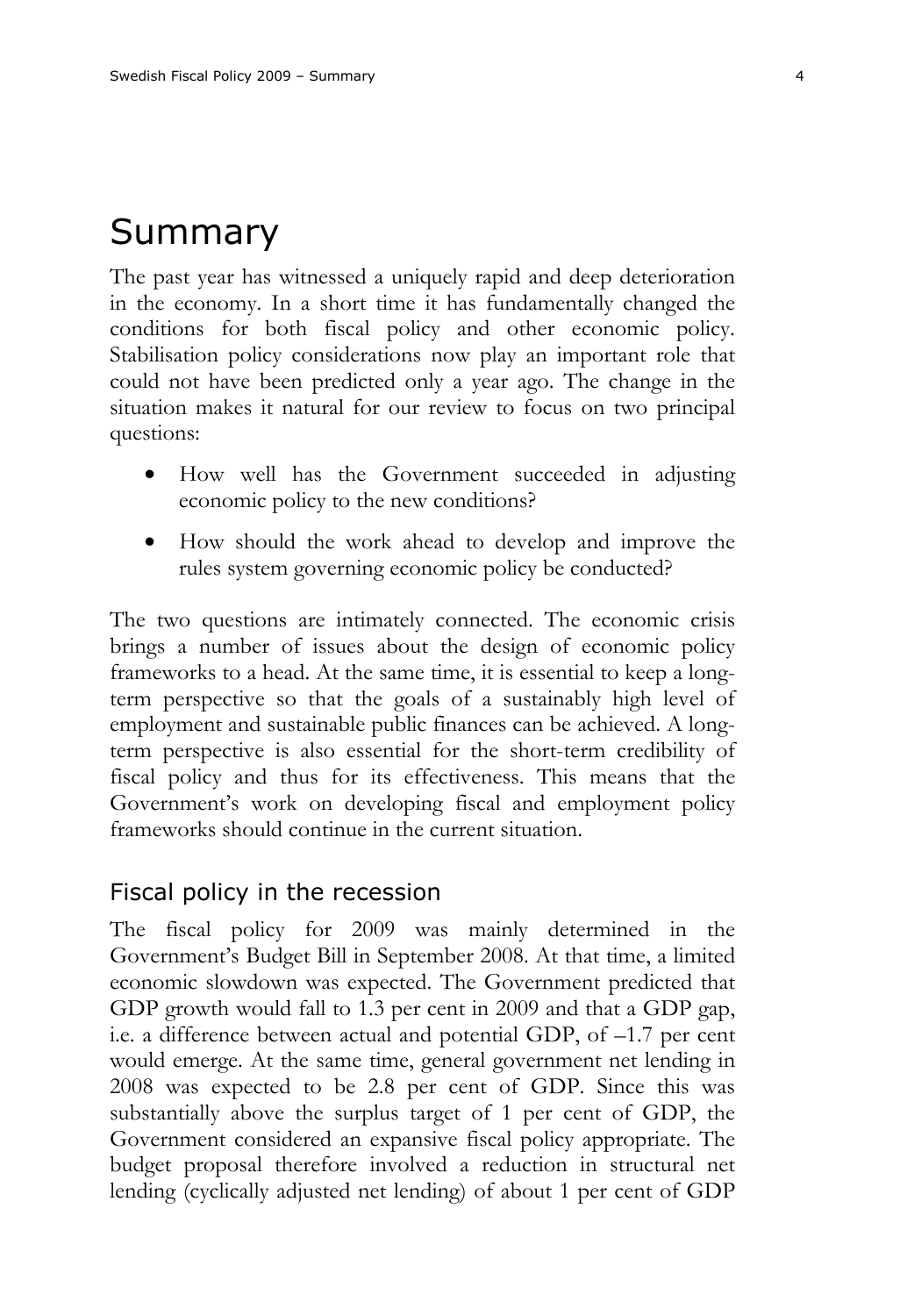in 2009. The expansive measures included a third step in the earnedincome tax credit, a higher tax threshold for the central government income tax, a general lowering of social contributions and an extension of the earlier reduction in social contributions for young people. Our opinion is that the fiscal policy in the Budget Bill, given the information on the cyclical situation then available, was well balanced.

Since the Budget Bill was presented, there has been a drastic downward revision in the economic outlook. The estimate in the Spring Fiscal Policy Bill is now that GDP growth in the current year will be –4.2 per cent. This is expected to mean a negative GDP gap as large as 7.1 per cent. The fall in GDP is reckoned to come to an end in 2010 but resource utilisation is expected to continue to decline. Unemployment is expected to rise with some lag, reaching almost 12 per cent in 2011. For Sweden, this economic crisis is fully comparable to the crisis in the 1990s. The primary difference is that the crisis this time has not been triggered by events in the Swedish economy but by developments elsewhere in the world.

A key issue is how to assess fiscal policy in its current form in relation to the dramatic deterioration in the cyclical situation since autumn 2008. The Government has taken some further fiscal stimulus measures in a supplementary bill in January this year and in the Spring Fiscal Policy Bill. For 2009, these primarily include some increase in general government investment, the introduction of a permanent RMI (repairs, maintenance and improvement) deduction and more resources for labour market policy. The measures are limited in size. They correspond to about 0.3 per cent of GDP for 2009. In 2010 local governments will receive a temporary increase in central government grants of SEK 7 billion.

## Stronger fiscal stimulus measures are desirable

The deep recession also entails a significant deterioration in general government finances. In the Spring Fiscal Policy Bill, the Government forecast a deficit in net lending of 2.7 per cent of GDP in 2009 and 3.8 per cent in 2010. The deficit in 2010 is thus expected to exceed three per cent of GDP, the deficit ceiling under the EU's Stability Pact. Under an escape clause in the Pact, however, this ceiling can be exceeded temporarily in an economic situation like the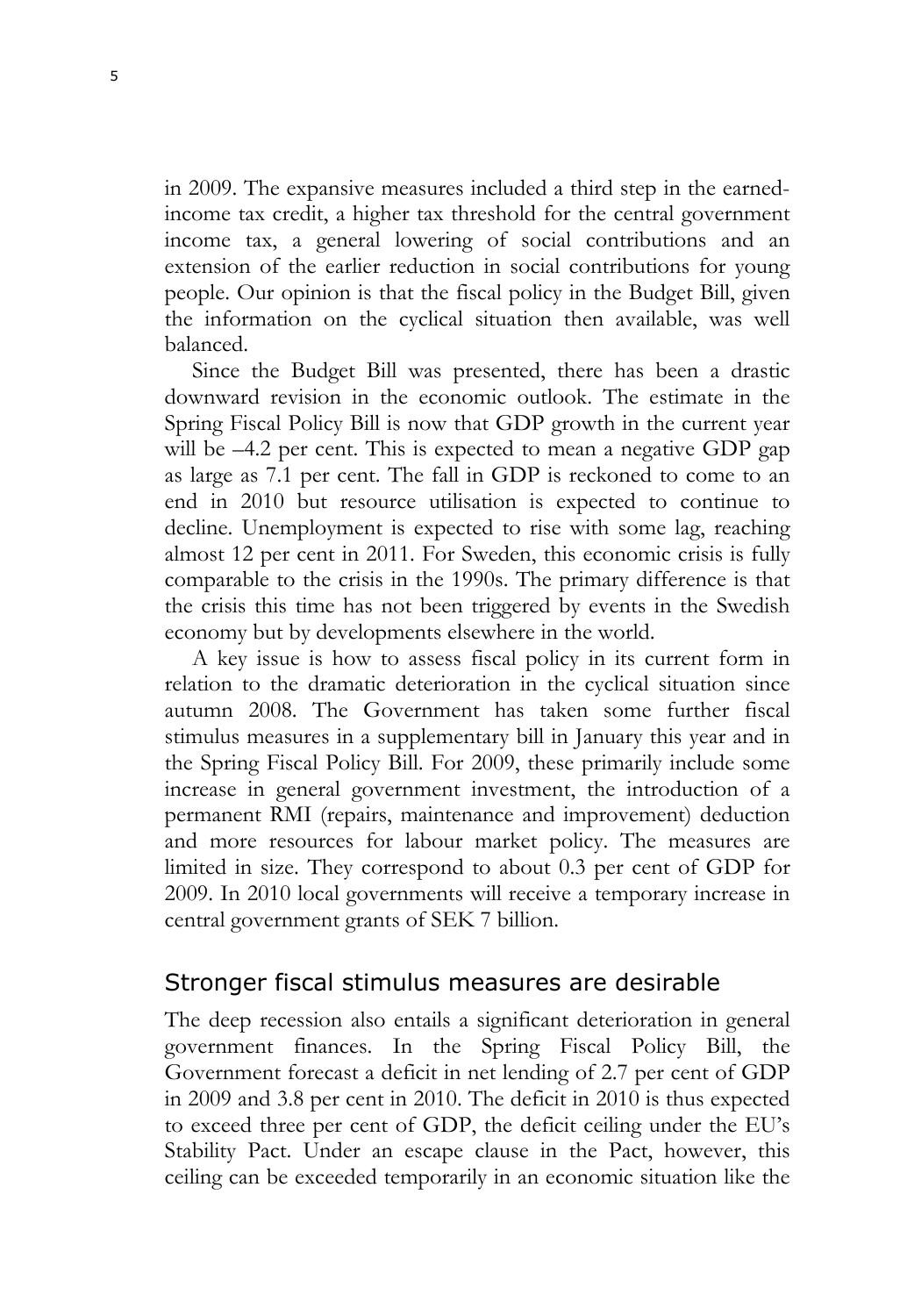current one. The reversal in net lending is primarily due to the automatic stabilisers; that is, it is a result of reduced tax revenue and increased expenditure on unemployment and other benefits that automatically occur in an economic downturn.

A common view expressed in the economic policy debate has been that the tax cuts and cuts in unemployment and other benefits in recent years have weakened the automatic stabilisers. According to our calculations, such a weakening has occurred, but it is small.

The cyclical weakening is obviously so great that the policy options to combat it are limited. We share the Government's opinion that it is impossible to prevent the economic downturn from having a major impact on output and employment in Sweden. Instead it is a matter of weighing at the margin how big a fiscal stimulus should be deployed and how large a budget deficit should be accepted.

There are at least three strong arguments contending that the Government should have conducted a more expansive fiscal policy:

- The reforms in the Budget Bill were not primarily designed to stimulate the economy but more with the aim of contributing to long-term economic efficiency. This is true, for example, of the tax cuts resulting from the increase in the tax threshold in the central government income tax. High-income earners can be expected to consume a lesser share of a tax cut than low-income earners.
- The drastic cyclical deterioration since autumn 2008 means that we will experience a much sharper fall in output and employment than could be foreseen at that time. If the basis for action even then was that fiscal policy should take the cyclical situation into account, a dramatic deterioration in the economy should have meant stronger doses of economic stimulus.
- The unemployment insurance reforms which can be expected to have positive long-term effects on employment because they help improve the functioning of the labour market – have at the same time meant that there is less insurance in the event of unemployment. This means that the consequences of increased cyclical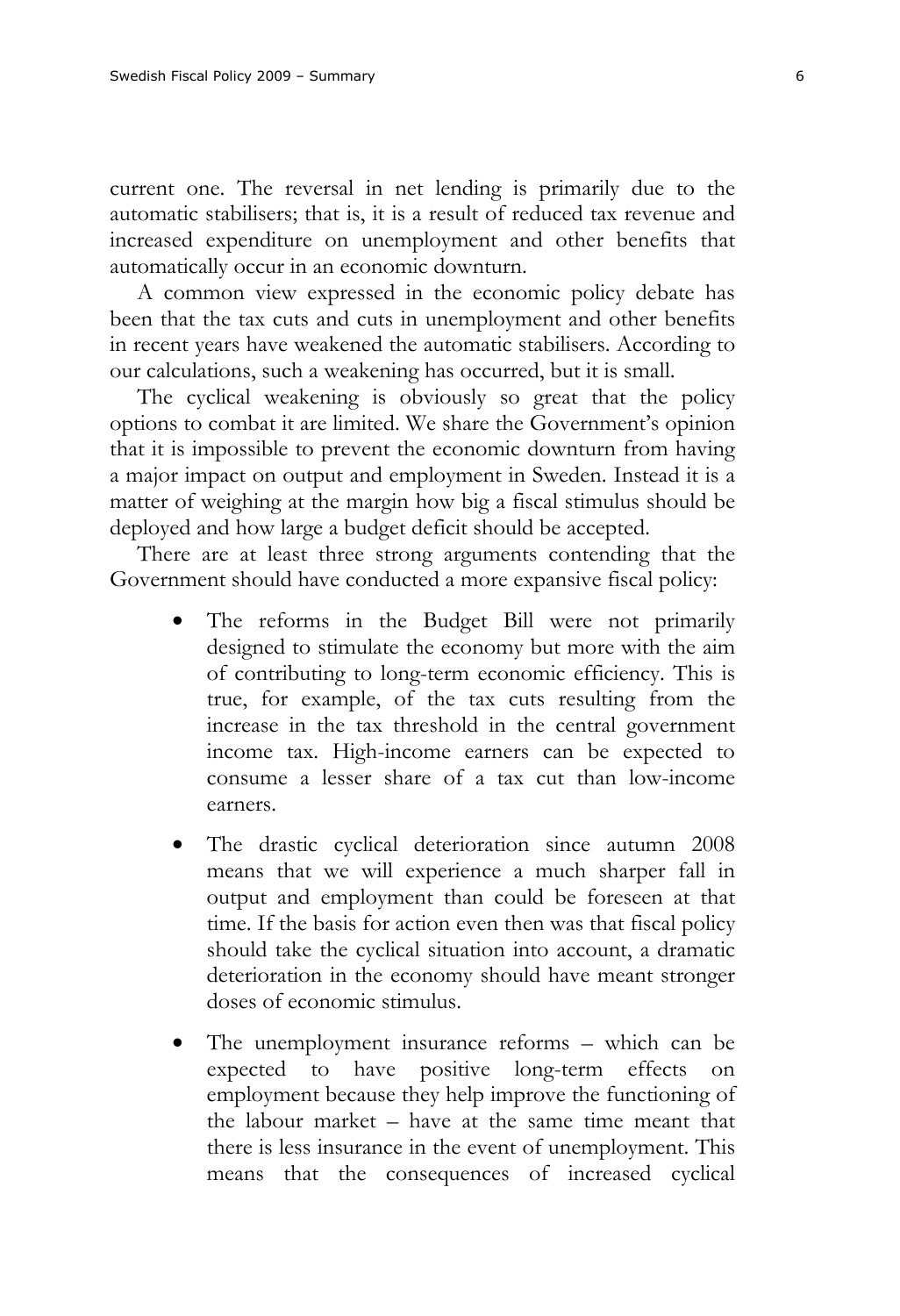unemployment will be very serious. It is therefore more important than before to fight cyclical unemployment with stabilisation policy.

At the same time, there are highly respectable arguments for a more cautious approach. Sizeable fiscal stimulus measures that lead to permanent large budget deficits may jeopardise the long-term sustainability of fiscal policy. The effects of *temporary* large deficits – which could occur, for example, if some of the central government's sizeable guarantee commitments were to be triggered – on the longterm sustainability of general government finances, are, however, small. The greatest risk is that what is initially cyclical unemployment will eventually grow into persistent unemployment. Because of the relatively strong automatic stabilisers, general government finances are more vulnerable to such a development in Sweden than in most other countries. The risk of persistent unemployment, however, is reduced by the contribution that the fiscal stimulus measures make to keeping unemployment down now.

A bigger problem is that the recession may well be both very deep and quite protracted. If so, too big a stimulus in the current situation could limit the room for additional stimulus measures at a later date when there may be an even greater need. The deficits may also raise expectations of future tax increases, which might induce households to save more. This could have contractionary effects later on. Such effects also occur if doubts about the credibility of fiscal policy drive up long-term interest rates.

When we weigh the various risks against each other, it is our opinion that additional fiscal stimulus measures would have been – and are – desirable. The deficits in Sweden are considerably smaller and the financial position (both net financial worth and gross debt) better than in most other OECD countries. The financial position of the general government sector is also stronger than it was at the beginning of the crisis in the 1990s. Furthermore, there is now a fiscal framework with a relatively high level of credibility and a broad political consensus on the need to safeguard the long-term sustainability of general government finances. This gives fiscal policy room for manoeuvre that should be exploited.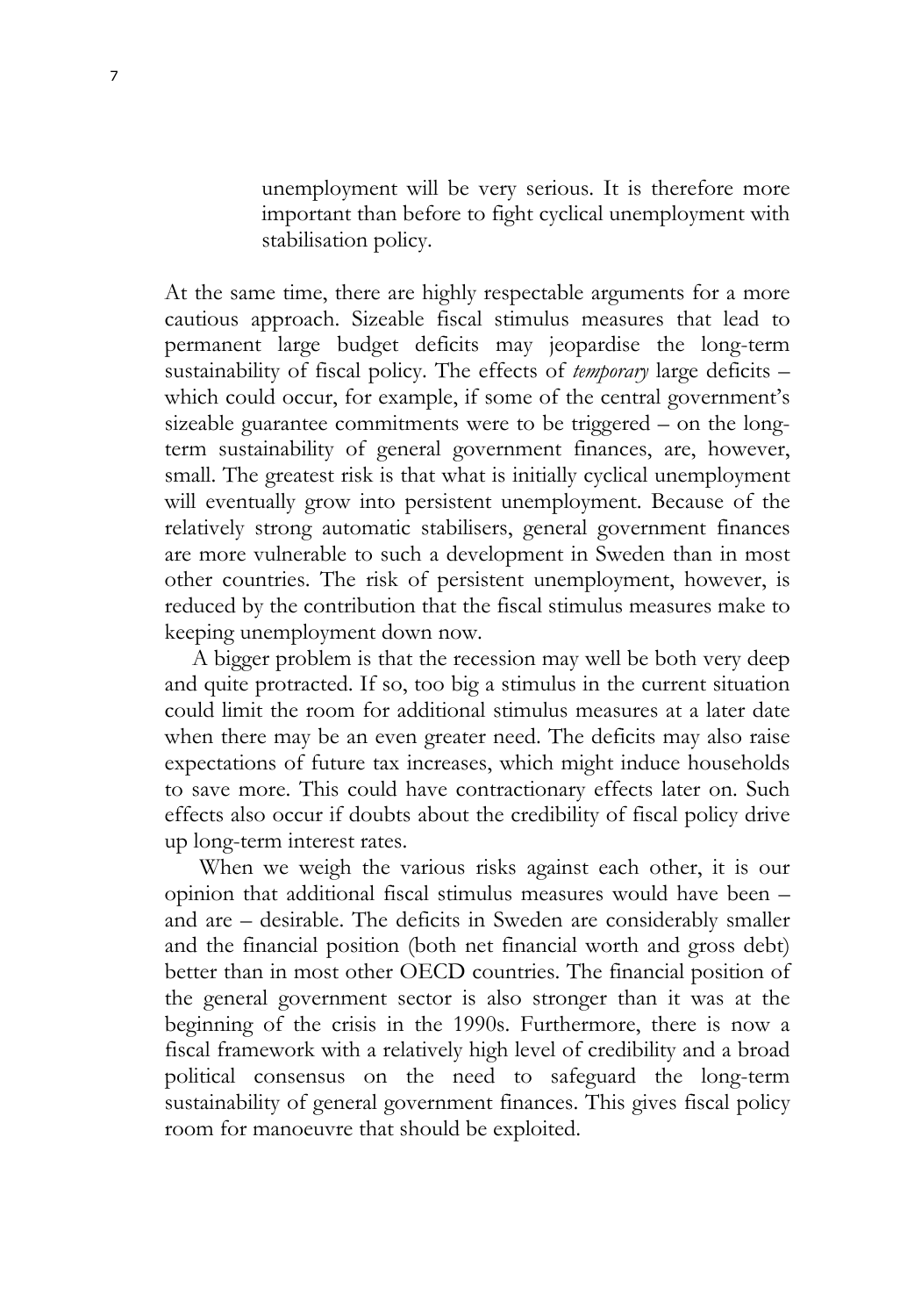#### Appropriate additional fiscal stimulus measures

It is important for additional fiscal stimulus measures to be cost effective: the demand and employment effects should be as large as possible in relation to the costs. One such measure is additional temporary central government grants to *local governments*. In our opinion, more funds should be provided even in the current year with the aim of avoiding layoffs. It is presumably less expensive to reach a certain level of employment by preventing layoffs than by stimulating hiring later. We also share the National Institute of Economic Research's assessment that the additional resources provided next year should be larger than those proposed in the Spring Fiscal Policy Bill. The research literature indicates that public consumption has a substantial effect on aggregate demand. There is, of course, a risk that local governments will save some of these additional resources and not use them for consumption. But if so, there will not be any deterioration in general government finances as a whole: net lending is simply transferred from one part of the public sector (the central government) to another (local government).

Further stimulus measures should mostly be directed at low income groups expected to have a high propensity to consume. One such group is the *unemployed*. In our previous report, we concluded that the reduction in unemployment benefits carried out will markedly lower unemployment in the long term. This will take place because the incentives to find a job and to restrain wage increases are strengthened when the return on work increases. This is crucial for high employment in normal economic times when unemployment is mainly due to deficiencies in the functioning of the labour market. But in an extreme economic downturn, when unemployment increases sharply owing to a lack of demand, and there is substantial wage restraint, the incentive effects play a much smaller role for employment than they normally do. This may be an argument for a *temporary* increase in the level of unemployment benefits*.* This could be done, for example, by extending the period (currently 200 days) when benefits amount to 80 per cent of the previous wage. Such an extension could remain in effect for two years, for example.

One obvious problem with a temporary rise in the benefit levels is that it may be difficult to lower it again once the economy picks up. For long-term employment, it is important that a future reduction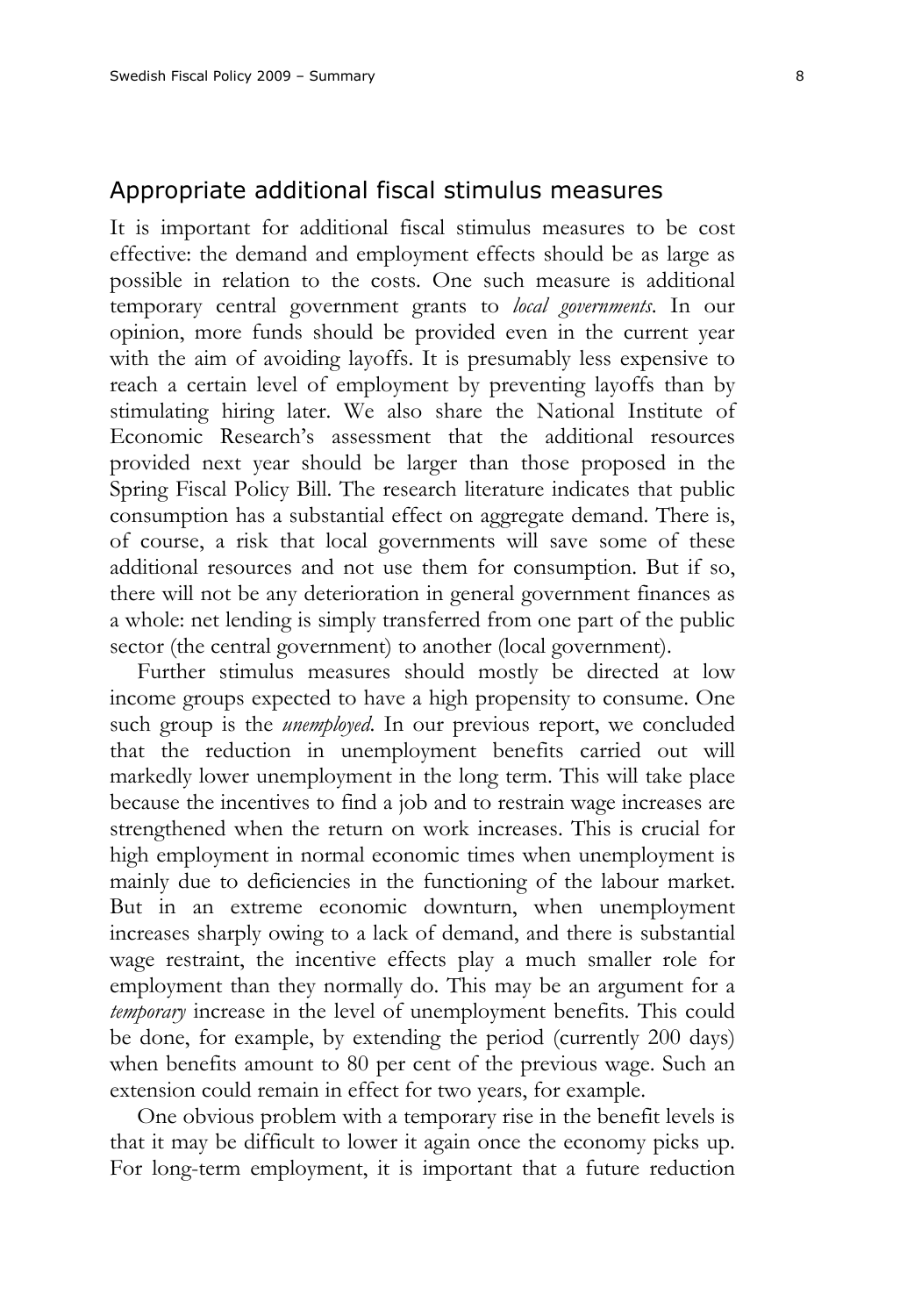does, in fact, take place. It would therefore be desirable if a decision on a temporary change could be taken as part of a cross-party agreement on making unemployment insurance permanently dependent on the business cycle. This is discussed at greater length later in the summary.

In the unemployment insurance, there is also a minimum and a maximum daily amount for the benefit: the basic allowance and the ceiling. These amounts do not follow general income developments. Instead they are changed by discretionary decisions by the Riksdag. However, this has not happened since 2002 when both the basic allowance and the ceiling were raised. So that unemployment benefits will not continue their gradual decline in relation to wages – which would be unreasonable – a decision on raising the levels will eventually be required. It may be appropriate to take these decisions during the recession now under way.

One further measure that should be considered is a permanent increase in *study support*. It has fallen sharply in relation to the average wage since the beginning of the 1990s. According to our analysis of the incentives for getting an education and completing it in a short time, an increase in study support is justified in the long term. It is also timely to raise the support during a recession.

In addition, the 'brake' in the pension system will be applied in 2010. Under the previous regulations, old-age pensions would have fallen by 3.5 per cent next year. This would be unfortunate in the course of an extreme economic downturn. The Government parties and the Social Democrats have reached an agreement on a rule change that results in a smoother development of pensions. We are, however, sceptical towards this change since it is important not to undermine the credibility of the rules guaranteeing that pension expenditure will be adjusted to the pension system's resources. It would seem more appropriate to first take other measures, for example *time-limited* targeted tax cuts, to temporarily maintain pensioners' income during the current cyclical situation.

Possible further stimulus measures could take the form of support for improving the municipal housing stock. Another possibility would be a temporary tax credit for low-income earners.

All recommendations on the appropriate level of fiscal stimulus have to be based on uncertain assessments of various risks and expected effects of various stimulus measures and relative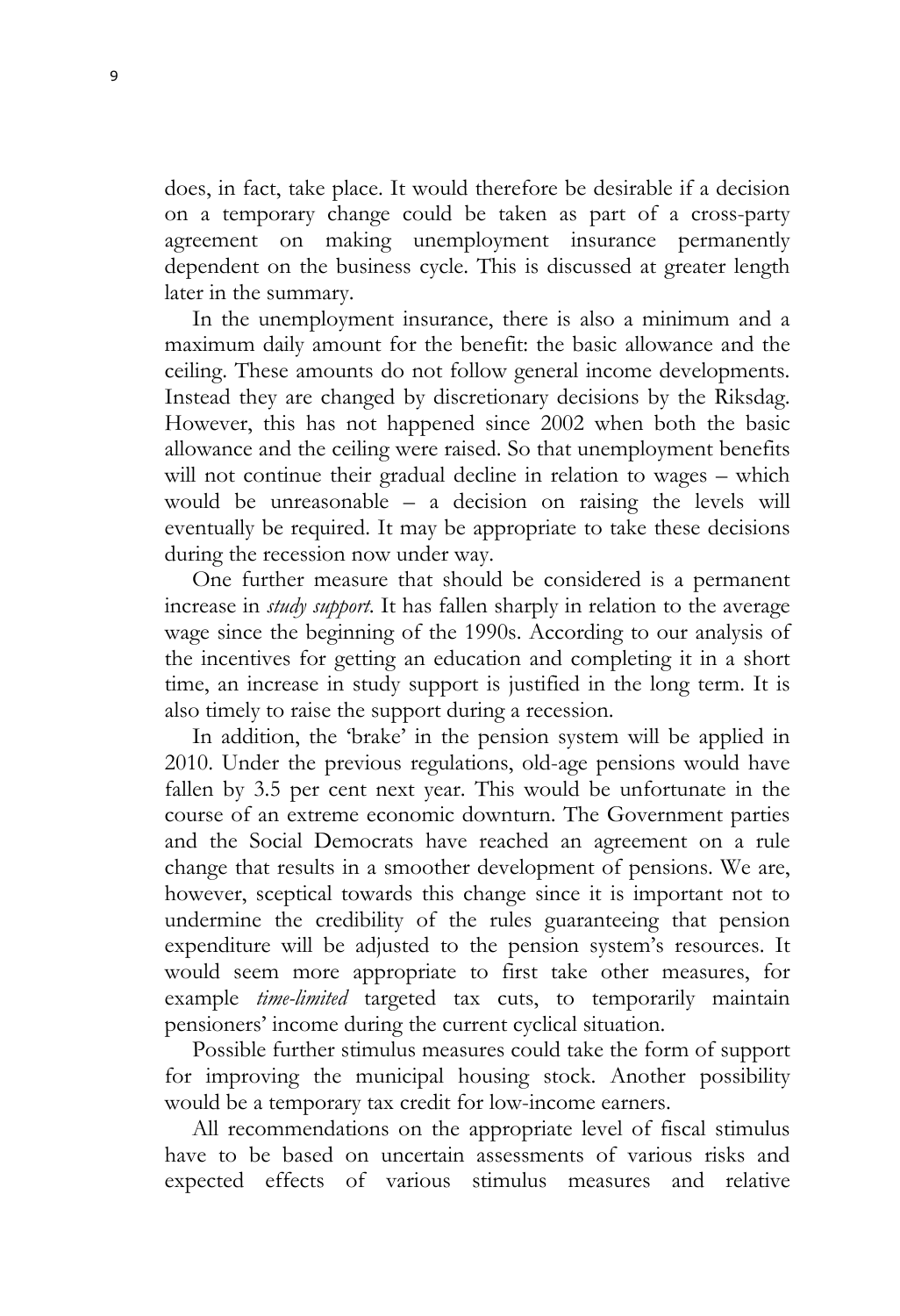evaluations of different objectives. Additional stimulus measures, had they already been taken in 2009, would have been able to dampen the upturn in unemployment somewhat. Larger temporary stimulus measures this year of up to 0.5 per cent of GDP (SEK 15 billion) would hardly present any problems for the credibility of fiscal policy.

Further stimulus measures are also, as far as we can see today, appropriate in the course of 2010. On the basis of the Government's own calculations, temporary stimulus measures of 1 per cent of GDP (about SEK 30 billion) mean a structural (cyclically adjusted) net lending of around zero next year. All estimates of the structural budget balance are naturally quite uncertain, particularly in a situation like the current one. But a stimulus policy that in an extreme economic downturn aims at limited deviations from the surplus target of 1 per cent of GDP should not mean unacceptably high risks of fiscal sustainability. On the contrary, it is natural for structural net lending to fall short of the surplus target in a severe recession. In our opinion, there is room for temporary stimulus measures beyond those announced by the Government.

# The Government has too much confidence in the effectiveness of labour market policy

Labour market policy reforms have been a key feature of the Government's economic policy. When the reforms were designed, the primary aim was to reduce the high unemployment that persisted despite the economic boom. The policy has had two main elements: one is more effective matching between the unemployed and job vacancies by putting more focus on employment services and on increased job search activity by the unemployed. The other main element is the use of targeted measures to reduce the *stock* of longterm unemployed people.

The acute economic crisis confronts labour market policy with problems that are to a large extent different. It is now also a matter of dealing with a very large *inflow* into unemployment and trying to prevent it from leading to a persistent increase in long-term unemployment, and thus of total unemployment, in the long run. This is reflected in the increased resources that the Government is now giving to the Swedish Public Employment Service to help the short-term unemployed, primarily by coaching and traineeships. At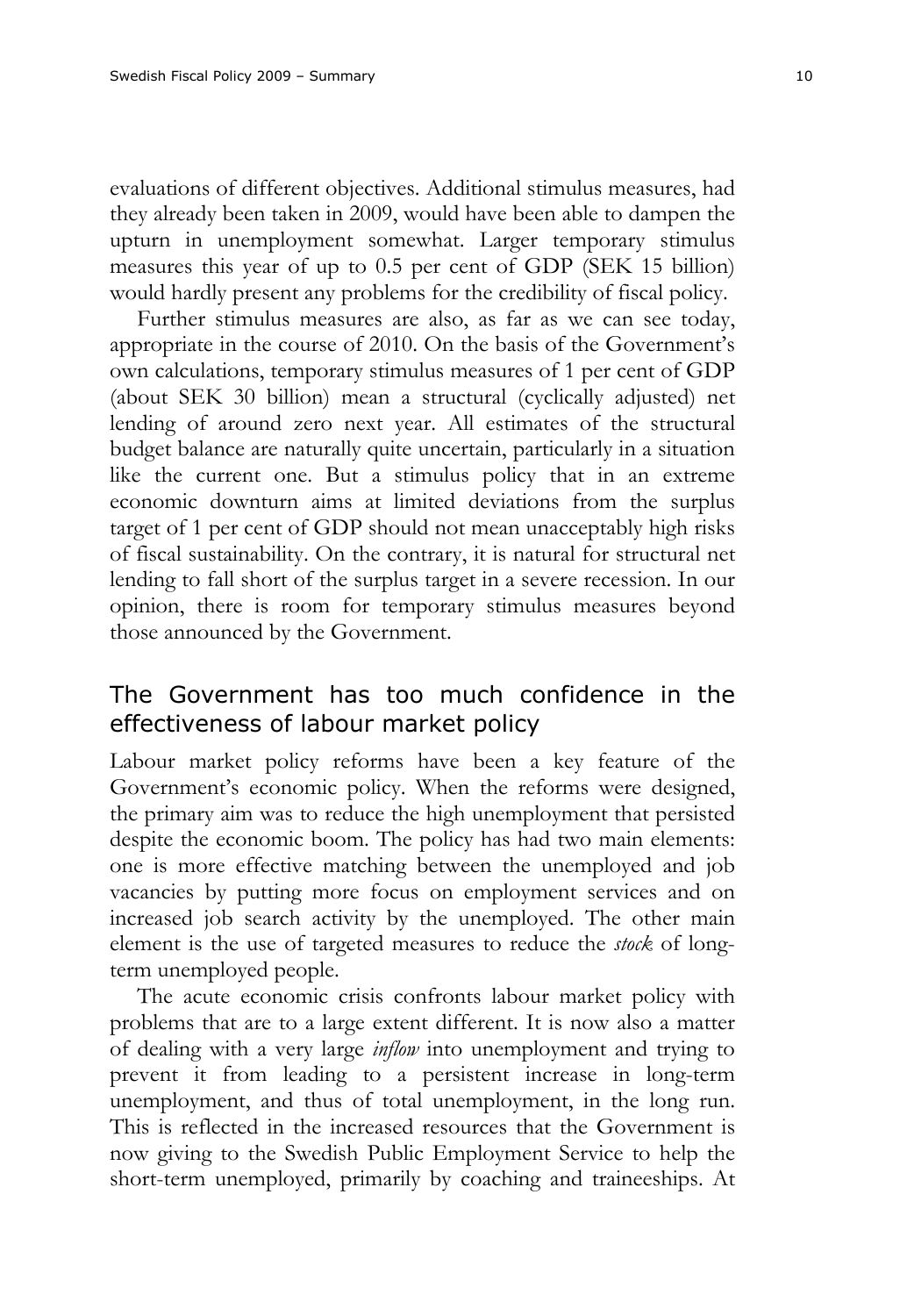the same time, subsidies to new start jobs directed at the long-term unemployed, who now find entering the labour market during a recession even more difficult than during a boom, are being doubled. In our opinion, these changes in the labour market policy are highly appropriate in the current situation.

The scale of what today are classified as active labour market policy programmes will, in the Government's opinion, increase dramatically in the next few years. Around five per cent of the labour force is expected to participate in various programmes in 2010-2011. This has been presented as an exceptionally forceful labour market policy measure. We find this assessment very questionable. The higher programme participation is mostly a purely mathematical consequence of the increase in long-term unemployment: more unemployed have to be offered places in the job and development guarantee so that they are not without a means of support.

What real content can be injected into the guarantee in a situation with high unemployment and few job vacancies is an open question. It is desirable to keep the unemployed active and try to achieve as even a distribution of unemployment as possible. The concern is to avoid concentrating unemployment among a core of marginalised long-term unemployed. But past experience makes it hard to believe that meaningful job search activities can be found for the large majority of unemployed people when there will be so many in this situation. With low labour demand, it will presumably also be difficult to come up with a large number of traineeships. The Government's intention of pursuing 'a policy involving a broad range of active measures' will therefore be very difficult to fulfil: quite the opposite policy is more likely to be the result. Activation schemes cannot be successfully implemented simply by changing the designation of long-term unemployment.

The Government appears to put too much faith in the expectation that the changes in the labour market policy will make it more effective. It would be more reasonable to acknowledge that the policy faces an almost impossible task.

# Labour market training should expand

It is positive that the Government is well aware of the risks of expanding those labour market policy programmes that may have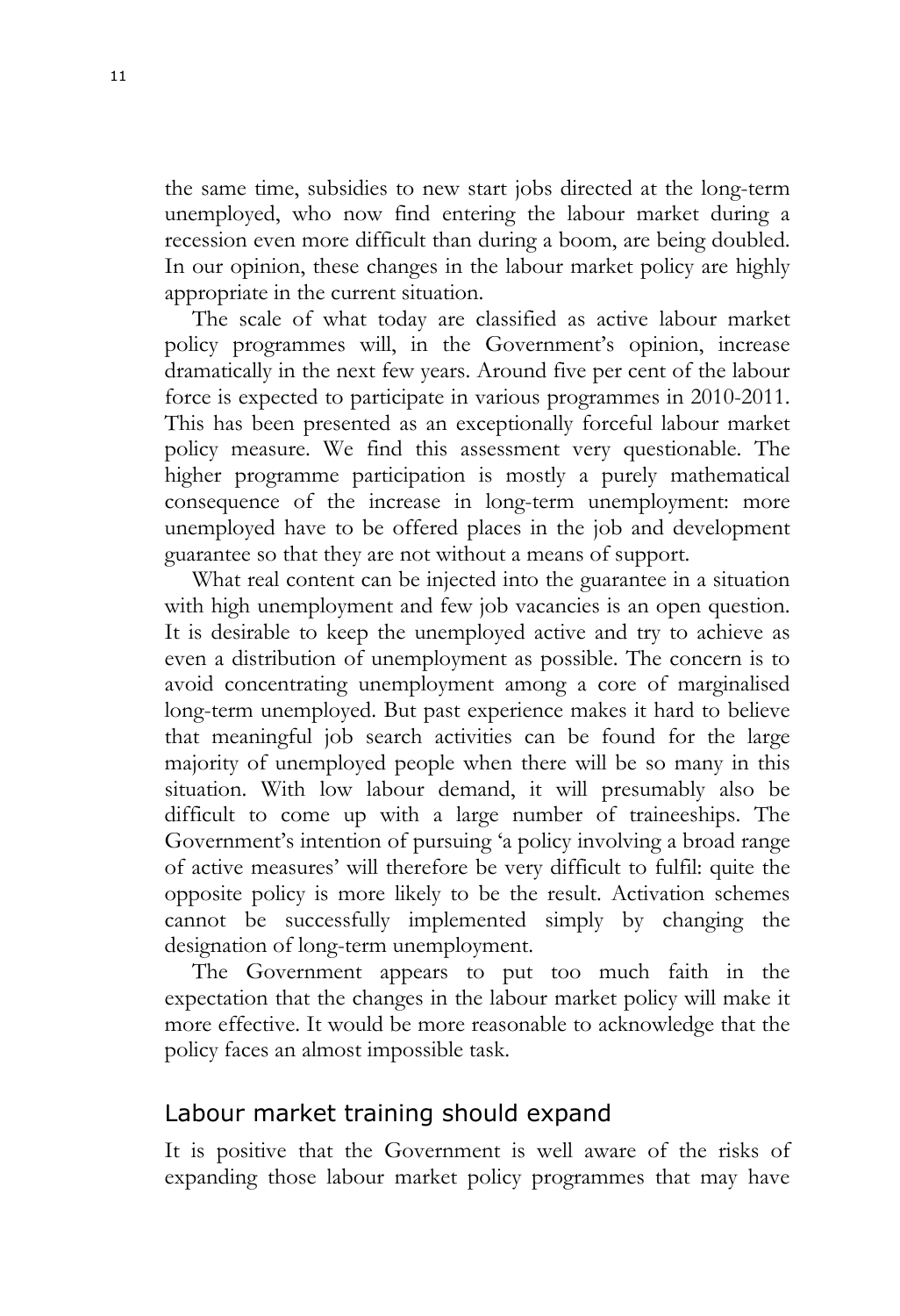large locking-in effects. At the same time we are critical of keeping labour market training at such a low level: only about 5 000 people at present. Instead the Government is focusing on an expansion of vocational education and training in the regular education system (adult vocational training).

The Government's negative attitude towards labour market training is presumably related to the disappointing results during and after the crisis in the 1990s. Those results were due in part to the extensive use of labour market training at that time to re-qualify participants for unemployment benefits. This is no longer possible. Another likely explanation for the disappointing results in the 1990s is the extreme size of the programmes. In our opinion, it should be possible to expand vocational labour market training to at least 15 000 places without any efficiency problems. This assessment is supported by the good results shown in evaluations in recent years.

There is no reason to see labour market training and vocational education in the regular education system as substitutes. They should instead be seen as *complements*. There are good reasons for, as the Government is doing, increasing the number of places in adult vocational training. But it would probably be wise to raise benefits, at least on a temporary basis, to the unemployed beginning such training to make the incentives for choosing the training stronger: for many unemployed, study support is currently considerably less than unemployment benefits and activity support (even though it is somewhat more generous than ordinary study support).

A much discussed issue is whether the central government should provide support for training within firms. The main argument *against* this is that it is inappropriate to lock in labour in stagnating economic activities since this may slow down desired structural change. One argument *for* such training in the current situation is that for most firms, the reduction in demand is likely to be cyclical. One possibility would be for the central government to provide support only for the costs of arranging training in firms where agreements have been concluded with the union on shorter working hours and scaling down wage income correspondingly. Such an agreement is an indication that employers have deemed it likely that the downturn in demand is cyclical and that in the future, they will need the labour not made redundant.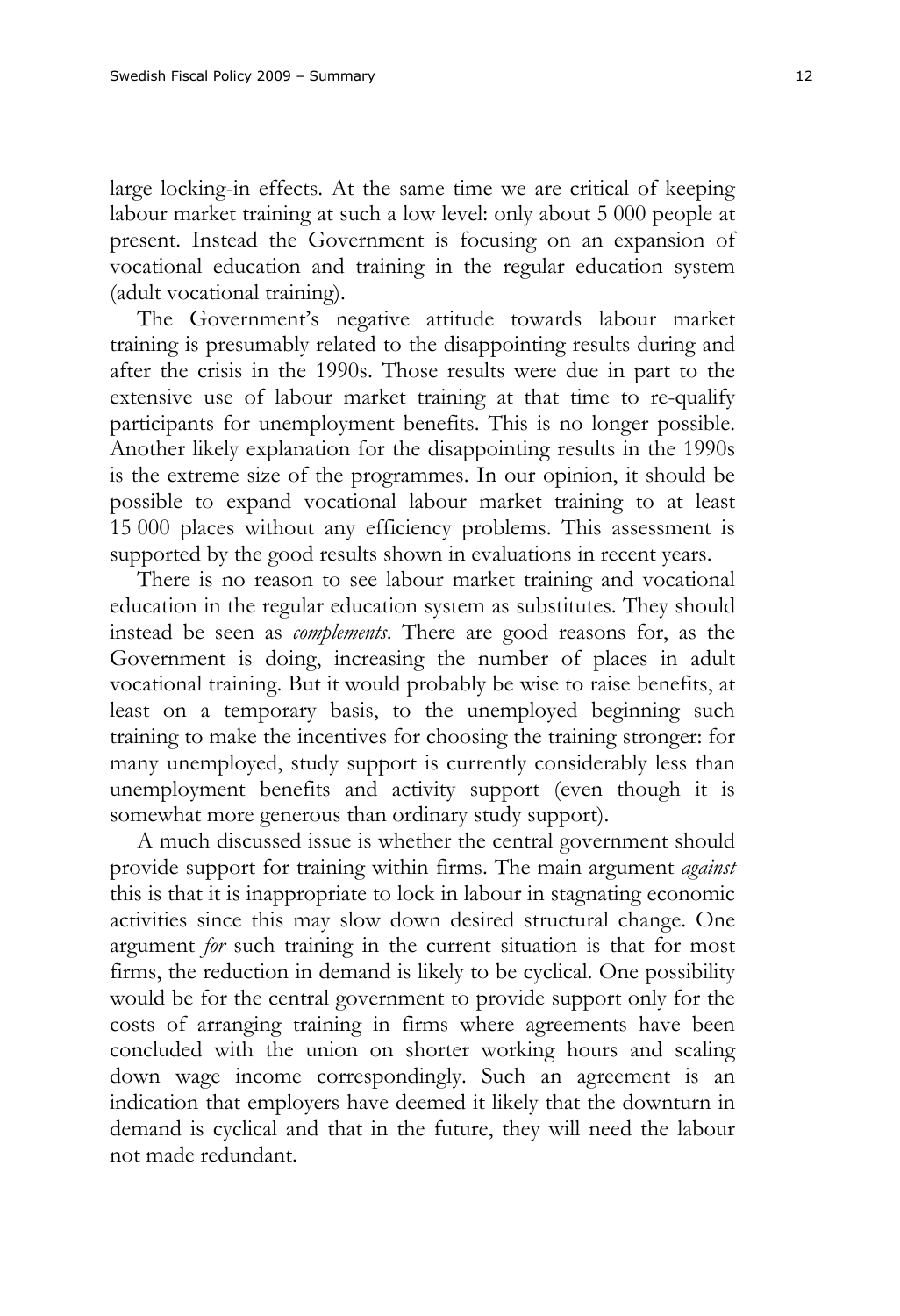# Perspective on youth unemployment

The Government has taken special measures targeting youth unemployment. Social contributions for young people were lowered back in 2007. This year, that reduction has been broadened. It is also natural that concern about high youth unemployment is growing now since young people and others entering the labour market are particularly hard hit in an economic downturn.

Youth unemployment, like all other unemployment, is an extremely serious problem, both for society and for the individuals concerned. But it is not self-evident that unemployment is worse for young people than for older people. On the contrary, research shows that during the crisis in the 1990s, youth unemployment was much less persistent than unemployment among older workers. There are also plausible reasons why there is higher unemployment among young people. It is due partly to the time it takes to find a job when entering the labour market and to young people trying out various jobs.

Unemployment spells are in general much shorter for young people, which indicates that the labour market functions better for them than it does for older workers. That being so, broad measures aimed at lowering youth unemployment may have undesirable effects: older workers may be crowded out into more prolonged unemployment. This may cause an increase in total unemployment. As in last year's report, we are therefore critical of the selective reductions in the social contributions for young people. The reductions violate the general principles that otherwise guide the Government's employment policy and that entail selective support measures targeted at those who have been unemployed the longest.

Measures aimed at youth unemployment should, in our opinion, be targeted at the group of young people with little education, who have considerable difficulty getting established in the labour market. But measures should mainly be taken in the labour market and education policies, not in tax policy. We are therefore positive to the job guarantee for young people that – in accordance with earlier policies in Denmark – is aimed at activation initiatives, particularly education and training. We also welcome the changes in education policy, which entail apprenticeships in the upper secondary school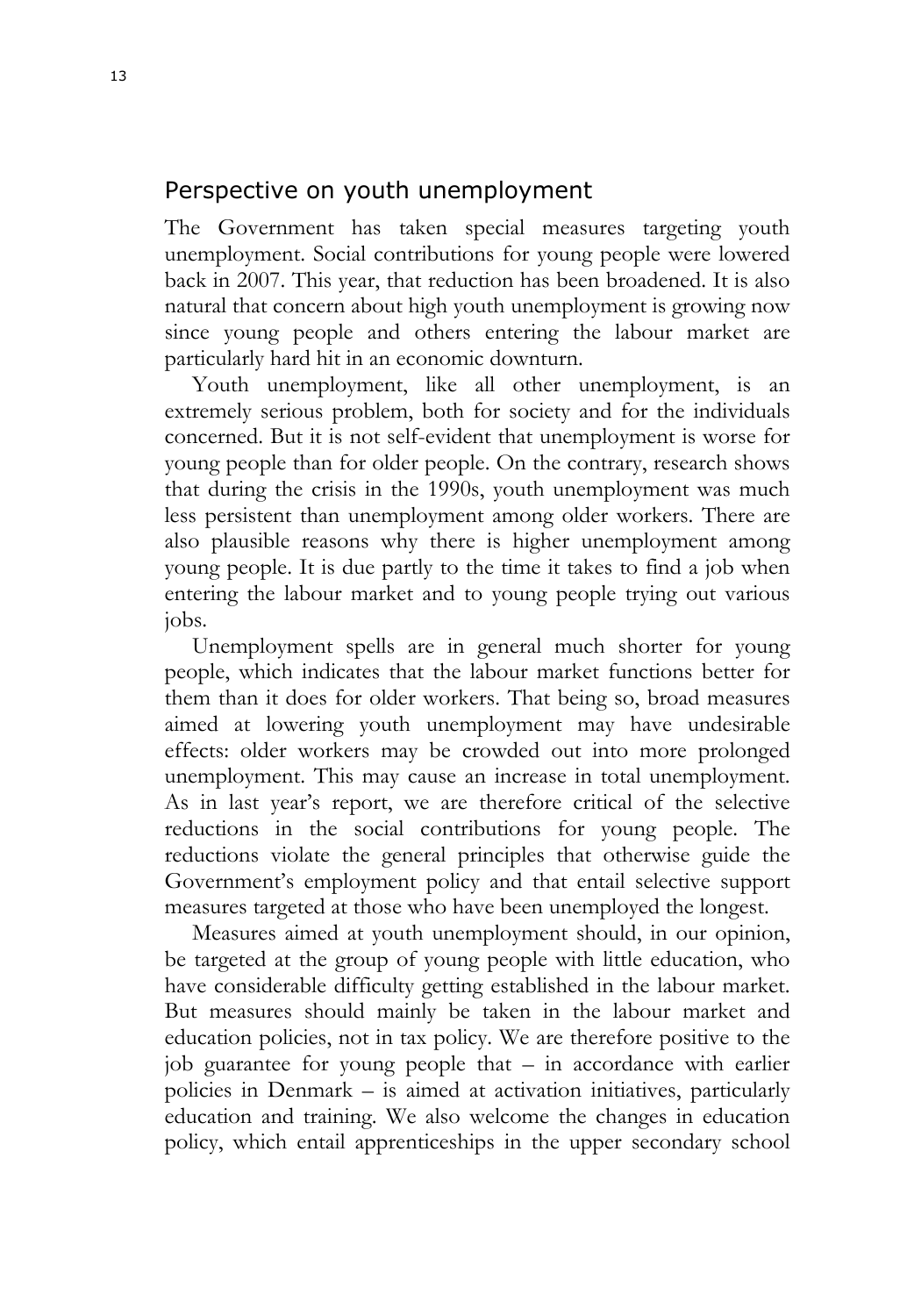and a more vocational orientation in both upper secondary school studies and adult education.

# The economic crisis brings several system changes to the fore

The acute financial crisis has brought to light several shortcomings in various rules systems that need to be remedied. These primarily concern the expenditure ceiling, the balanced budget requirement for local governments, unemployment insurance, and the crisis management system for the financial markets.

#### *Allow temporary exemptions from the expenditure ceiling*

Under the Budget Act, the Government may choose to use expenditure ceilings. The ceilings then specify the maximum level for the majority of the central government and the old-age pension systems' expenditures. Before the economic crisis, the current Government had specified expenditure ceilings for 2009-2011. However, central government expenditure is rising when the economy is deteriorating, particularly as a result of the rising unemployment but also as a consequence of various expenditure measures. The expenditure ceilings may therefore restrict economic policy's room for manoeuvre in the coming years.

The expenditure ceiling is established by the Riksdag, but it is not legally binding. One issue that has come to the fore as a result of the economic crisis is therefore whether the Government will stick with the ceiling established earlier or if higher expenditures will be permitted in an exceptional situation.

It is our opinion that the expenditure ceiling should not be defended at any price during a deep recession. The expenditure ceiling has no value in itself. It is a help in achieving an efficient fiscal policy. The underlying idea is primarily to avoid unplanned large expenditures in good times when tax revenues are higher than expected. If in a deep recession the regulatory framework instead limits the policy so that it is obviously ineffective, the short-term cost of keeping the ceiling, no matter what the economic situation, is too high.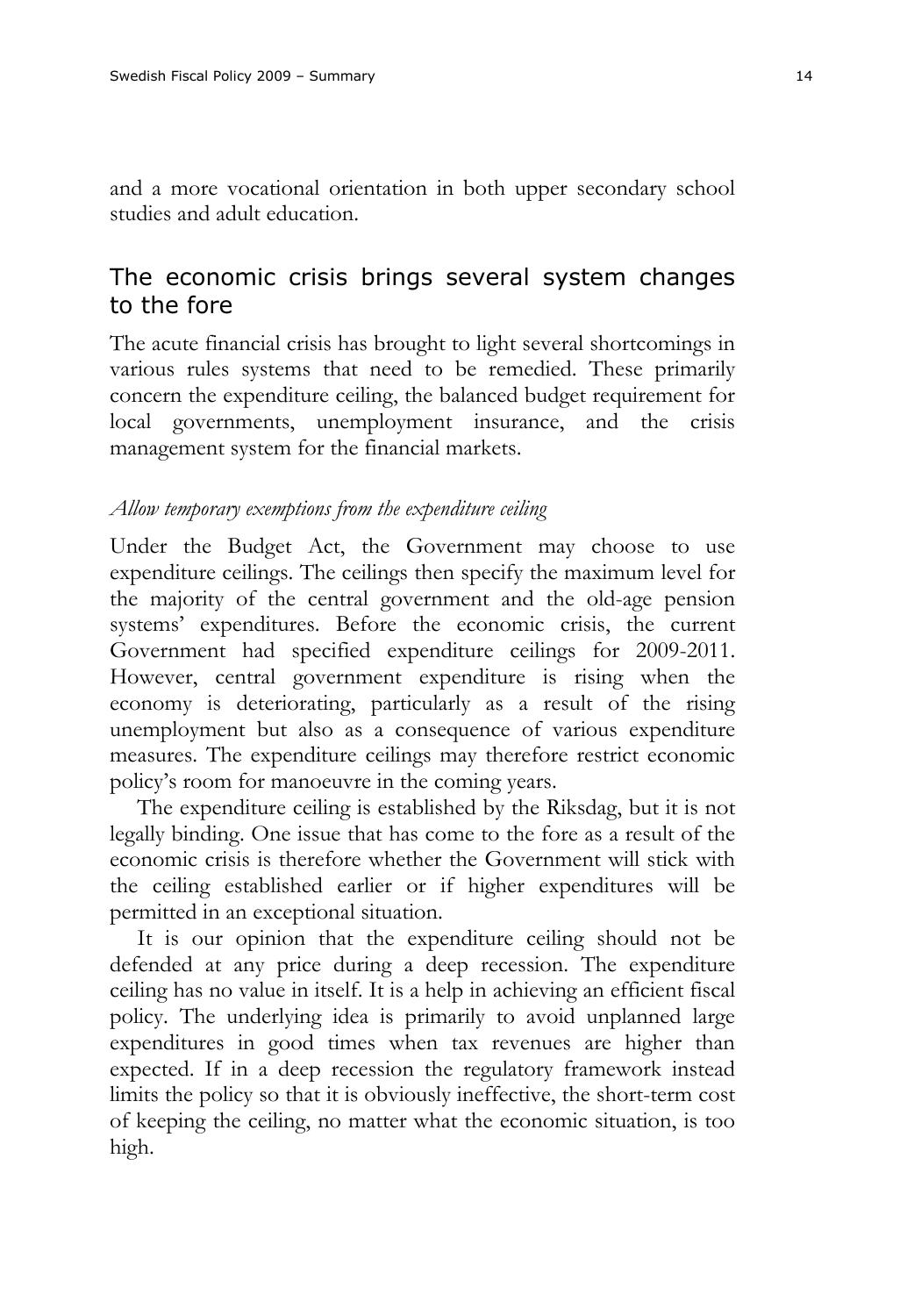If the expenditure ceiling is revised upwards in an orderly manner, the credibility of the fiscal policy framework need not be markedly weakened. If the ceiling is to be revised, the Government should try to get as much support as possible in the Riksdag for an agreement on the principles to apply in such a revision. The Government and the Riksdag should, in our opinion, as soon as possible declare that the expenditure ceiling need not be followed during an exceptional recession like the current one, despite there being no urgent reasons at present for reconsidering the expenditure ceiling for 2010. Delaying such a declaration risks damaging the ceiling's credibility. The Government has already begun circumventing the rules by choosing to disburse the increased central government grant to local governments for 2010 already in 2009. An honest and clearly justified deviation from a previously established ceiling is preferable to such manipulation. Moreover, there is a risk that economic policy may not be designed in the best way if the expenditure ceiling is defended to the very end. In the current recession the Government might, for example, be forced to choose less effective stimulus measures in the form of tax cuts rather than stimulus measures that raise expenditures.

#### *Central government grants to local governments should be cyclically adjusted*

In accordance with the *balanced budget requirement* for local governments, the budget is to be drawn up so that revenue exceeds expenditure. The balanced budget requirement means that local governments' possibilities of pursuing stabilisation policy are very limited. In practice there is a risk that local government policy will be pro-cyclical, i.e. it will be more expansive in an economic upturn and tighter in an economic downturn. The reason is that local governments' tax revenues fall when the economy is weak. To meet the balanced budget requirement, local governments may thus be forced to save in an economic downturn. This is unfortunate from a stabilisation policy perspective.

For local government resource utilisation not to amplify cyclical swings under the current regulatory framework, central government grants to local government should be adjusted to the cyclical situation. These grants are not indexed to economic growth but are changed from one year to the next by discretionary decisions by the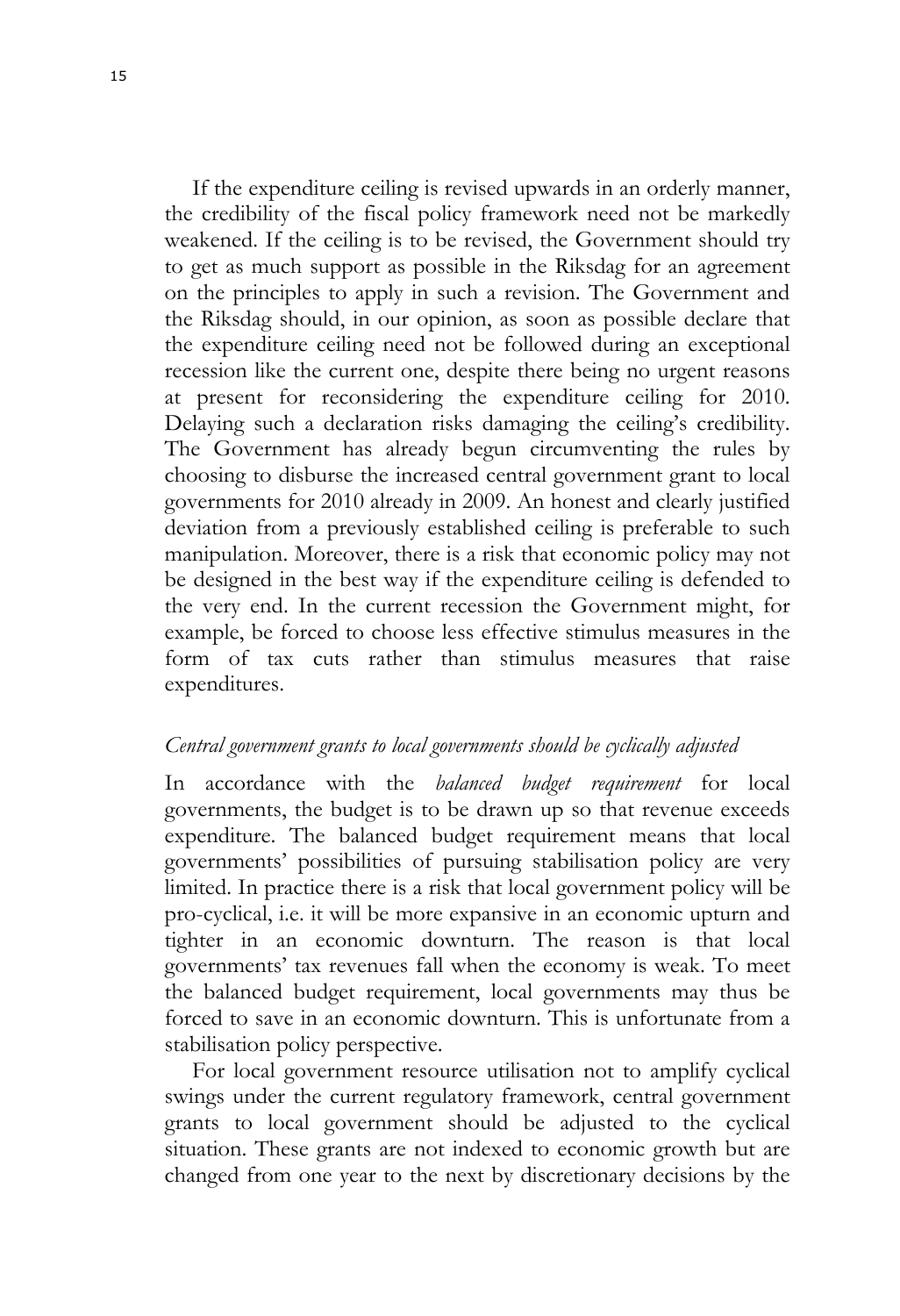Riksdag. One way of achieving a well-designed economic policy is therefore to let central government grants be higher during recessions and lower during periods of strong economic growth.

It would be desirable to change the rules system. The Government has indicated that the balanced budget requirement may be relaxed to permit local governments with well-managed finances to plan for deficits in bad years. We see problems with such a change and think that the central government should retain responsibility for stabilisation policy. It would make this task easier if the current system of discretionary decisions on local government grants were replaced by a regulatory framework in which central government grants were automatically cyclically adjusted to smooth out shortterm fluctuations in the aggregate tax base of local governments.

#### *Make unemployment insurance cyclically dependent and mandatory*

Unemployment insurance is intended to provide individuals with income protection in the event of unemployment. At the same time, benefit terms affect the unemployment level since a more generous benefit leads to both longer periods of unemployment and higher wage levels than would otherwise prevail. It is therefore necessary to strike a balance between the objective of providing insurance protection and the objective of creating incentives for low unemployment. The reduction in unemployment benefits that has been introduced is likely to lead to a substantial reduction in unemployment in the long run.

It may, however, be argued that the balance between the insurance and incentive motives should vary according to the cyclical situation. While there are lesser incentive problems during a recession, there is more need for insurance then than there is in a boom: no matter how intensively the unemployed search for work, the fewer the job vacancies, the less job-search activities matter for the aggregate employment level. This is the argument for a *cyclically dependent* unemployment insurance with more generous benefits in a recession than in a boom. The unemployment insurance schemes in the United States and Canada are designed in this way.

In our opinion, cyclically dependent unemployment insurance should also be introduced in Sweden. This could be done, for example, by a slower decrease of unemployment benefits over the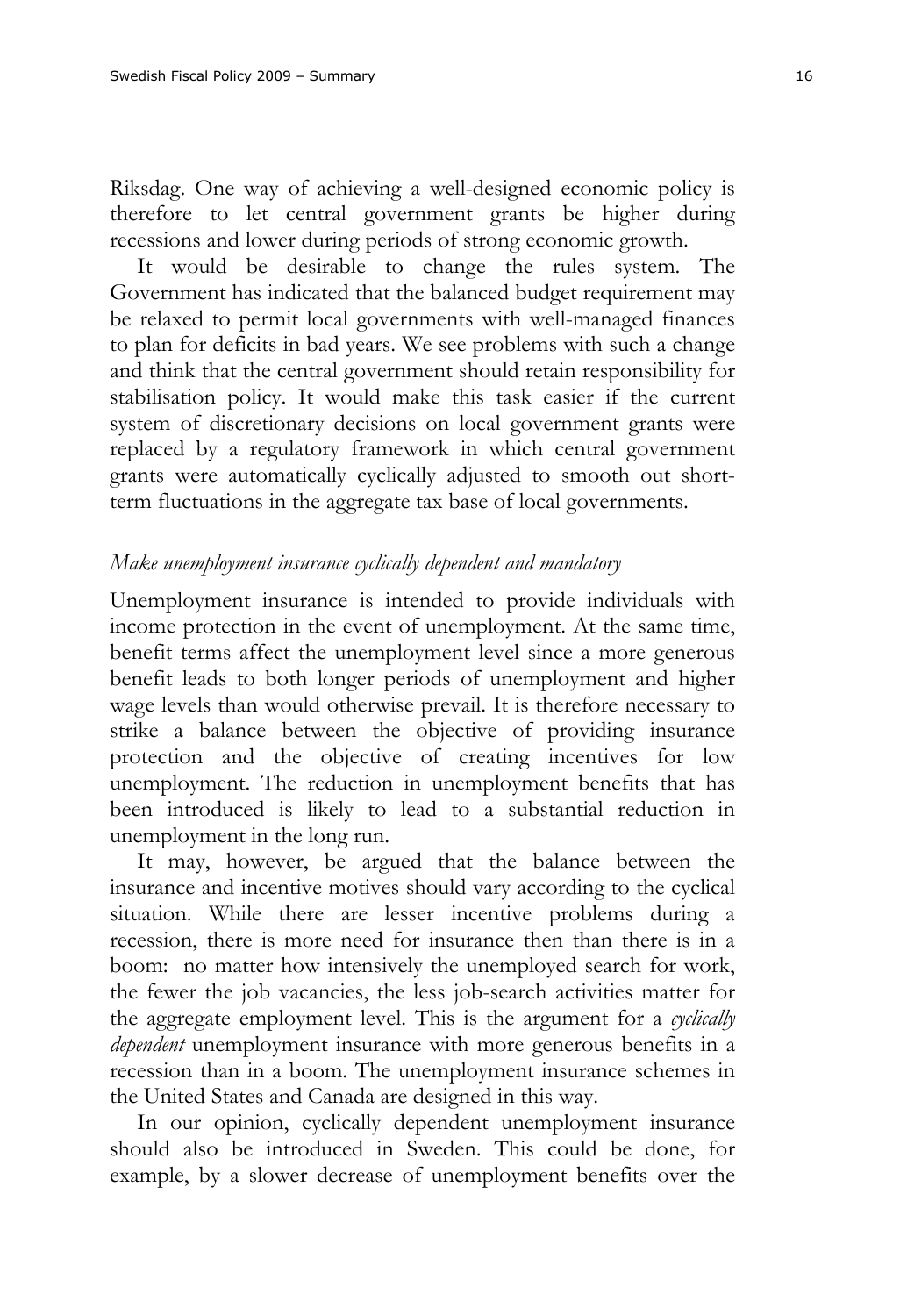unemployment period for an individual in a recession and an increase in the basic allowance, which is not income-related. The system should be rule-based so that pre-determined changes are triggered automatically when the unemployment level deviates by a specified number of percentage points from the average during, for example, the preceding two years. Cyclically dependent unemployment benefits would strengthen the automatic stabilisers in fiscal policy.

Making unemployment insurance cyclically dependent cannot be done overnight. That is why we proposed a *time-limited* extension of the initial period with the highest replacement rate earlier in the discussion.

As in last year's report, we again feel very concerned about the decline in the number of people who are members of the unemployment insurance funds owing to the increase in membership fees. Admittedly, the deterioration in the cyclical situation will lead to a reversal of this outflow to some extent, even though the higher unemployment means higher membership fees. Raising the membership fees in the current situation is unfortunate since it weakens the automatic stabilisers. We would prefer a system where the average unemployment insurance fee was made independent of the cyclical situation but a differentiation of the fees depending on the unemployment in the individual funds is retained.

In our opinion, it would be best in the long run to make the unemployment insurance a mandatory, central government social insurance covering all employees. There are two main reasons for this. One is to guarantee everyone, including low-income earners at high risk of unemployment who perhaps would otherwise consider themselves unable to afford insurance, adequate protection against unemployment. The other main reason is ensuring that everyone contributes fully to the insurance, even high-wage groups with low unemployment risk. This is the same argument that has been used to justify obligatory central government sickness and pension insurances. In principle, there are no reasons for taking a different view of unemployment insurance.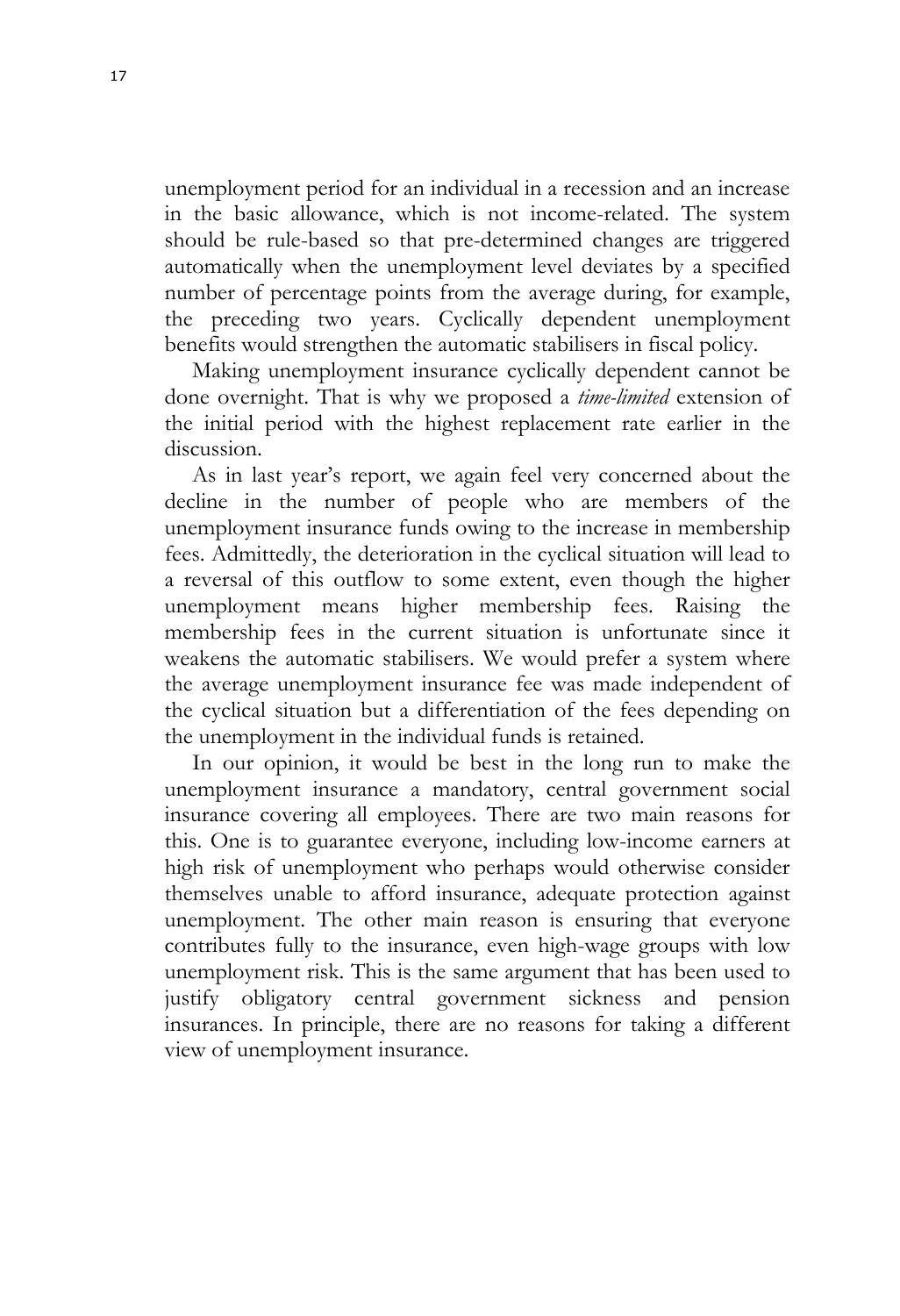## *The crisis management system for the financial markets needs to be designed more carefully*

The turmoil in the financial markets last autumn forced emergency measures on the part of the Government, as well as the Riksbank, the Swedish National Debt Office and the Swedish Financial Supervisory Authority. Well-functioning financial markets are vitally important to all sectors of the economy. If firms and households are unable to get credit, the whole economy risks collapsing. It is therefore necessary for the authorities to intervene with various support measures in the event of big shocks in the financial markets.

The Government has responded by introducing a stability plan and a recapitalisation scheme for commercial banks, by providing the conditions for more central government lending and credit granting, and by allowing temporary tax deferrals for firms. These measures have mostly been appropriate.

One criticism that can be directed at both the current and previous governments, however, is that when the crisis began, there was no satisfactory legislation for handling financial institutions in crisis, though the need for such legislation had been noted after the Swedish bank crisis in the 1990s. Legislation has now been hastily drawn up and the Ministry of Finance has been compelled to allocate resources for this work. In the absence of a special government authority that could deal with the financial institutions in crisis, the National Debt Office has been given this role.

It is in principle questionable whether the Debt Office is the right body to handle financial institutions in crisis even though it currently happens to have a management with considerable experience of similar problems from the 1990s crisis in Sweden.

The Debt Office has now been given responsibility for the bank guarantee and other types of support and guarantees to financial institutions. Exercise of this authority is to be combined with the Debt Office's traditional tasks of borrowing in the market from firms and households and through various financial institutions, reaching agreements on debt exchanges with various maturities, and investing any liquidity surplus in the market. The same financial institutions will now both have a business relationship with the Debt Office and be subject to the exercise of its authority.

Assigning business responsibilities and the exercise of government authority to the same agency is, in our opinion, inappropriate.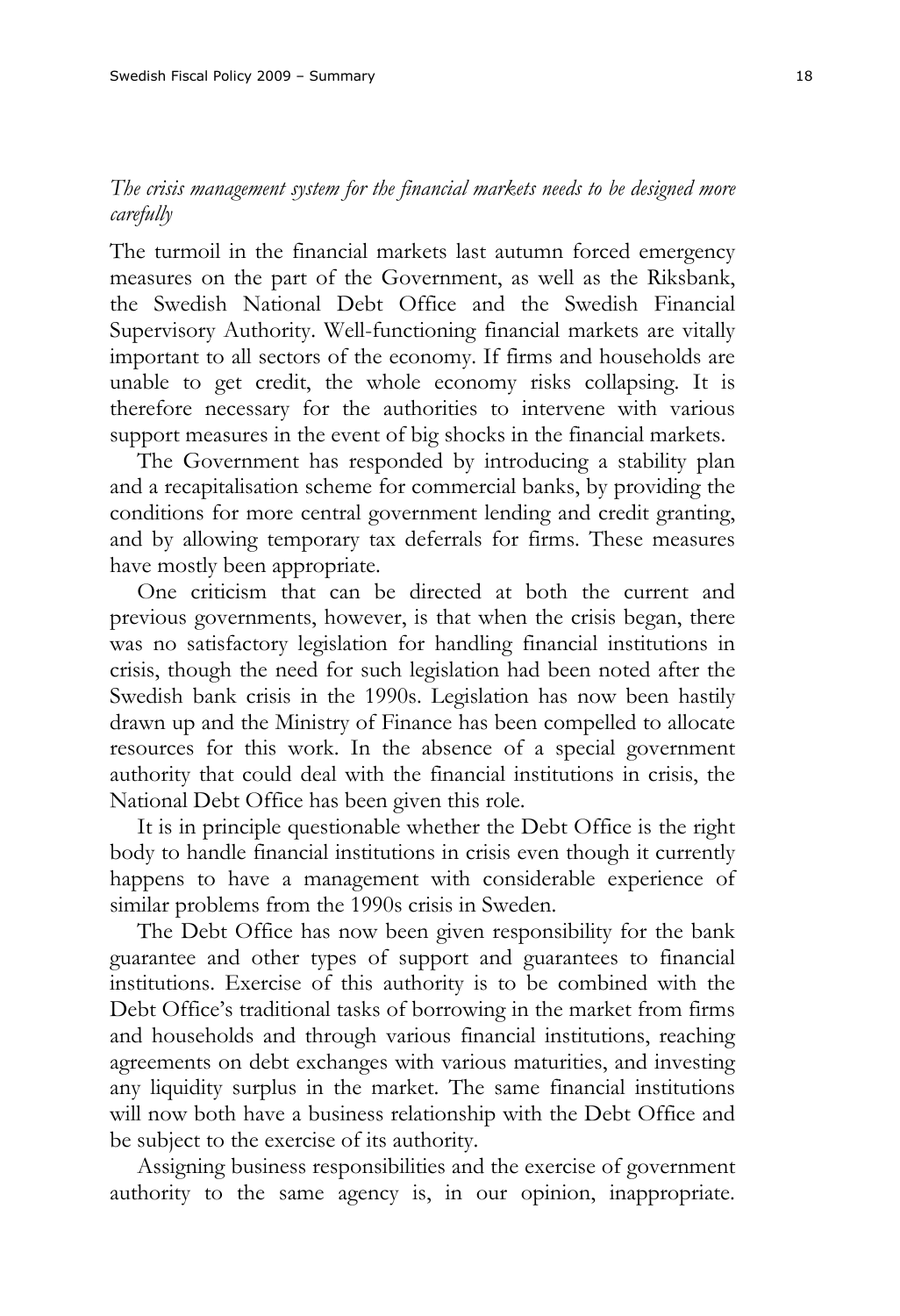Against this background, we recommend transferring the exercise of authority from the Debt Office to a new independent agency.

The stability plan also includes a voluntary *guarantee programme* that enables solvent banks to purchase central government guarantees for their medium-term borrowing for a limited time and an obligatory *stability fund* that will help finance future central government support to banks in crisis. Only a few financial institutions have joined the guarantee programme. This has led to criticism. One alternative would have been to make participation obligatory. Since banks can decide to join at a later date, the programme has still served a useful purpose even though direct participation has been low.

We also agree that there is a need for some form of obligatory stability fee (or 'bank tax'). This fee is justified since financial institutions occupy a special position that may warrant central government support in times of crisis. The banks should finance future support measures through fees paid when their activities are not in crisis. How best to design the stability fees is, however, a complicated issue. One lesson from the current financial crisis is that the regulations and fee structures must be carefully considered, for example so that they do not provide incentives for excessive risktaking. Since the stability fees are not part of the acute crisis management, there should be further study of their design before they come into effect.

# Shortcomings in general government reporting

General government investment as a share of GDP has declined from about six per cent at the beginning of the 1970s to about three per cent in recent years. This development is primarily due to the reduction in investment by local governments as a share of GDP. In the government budget bills, there is no analysis of the development, level and distribution of public investment. This makes it extremely difficult to judge whether the level of public investment is appropriate. The Riksdag has, quite simply, no satisfactory basis for making decisions on such matters. This needs to be substantially improved.

Reporting of the capital stock of the public sector, and thus the sector's total net worth, is still unsatisfactory. Admittedly, this information has been included in the Budget Bill for 2009 and the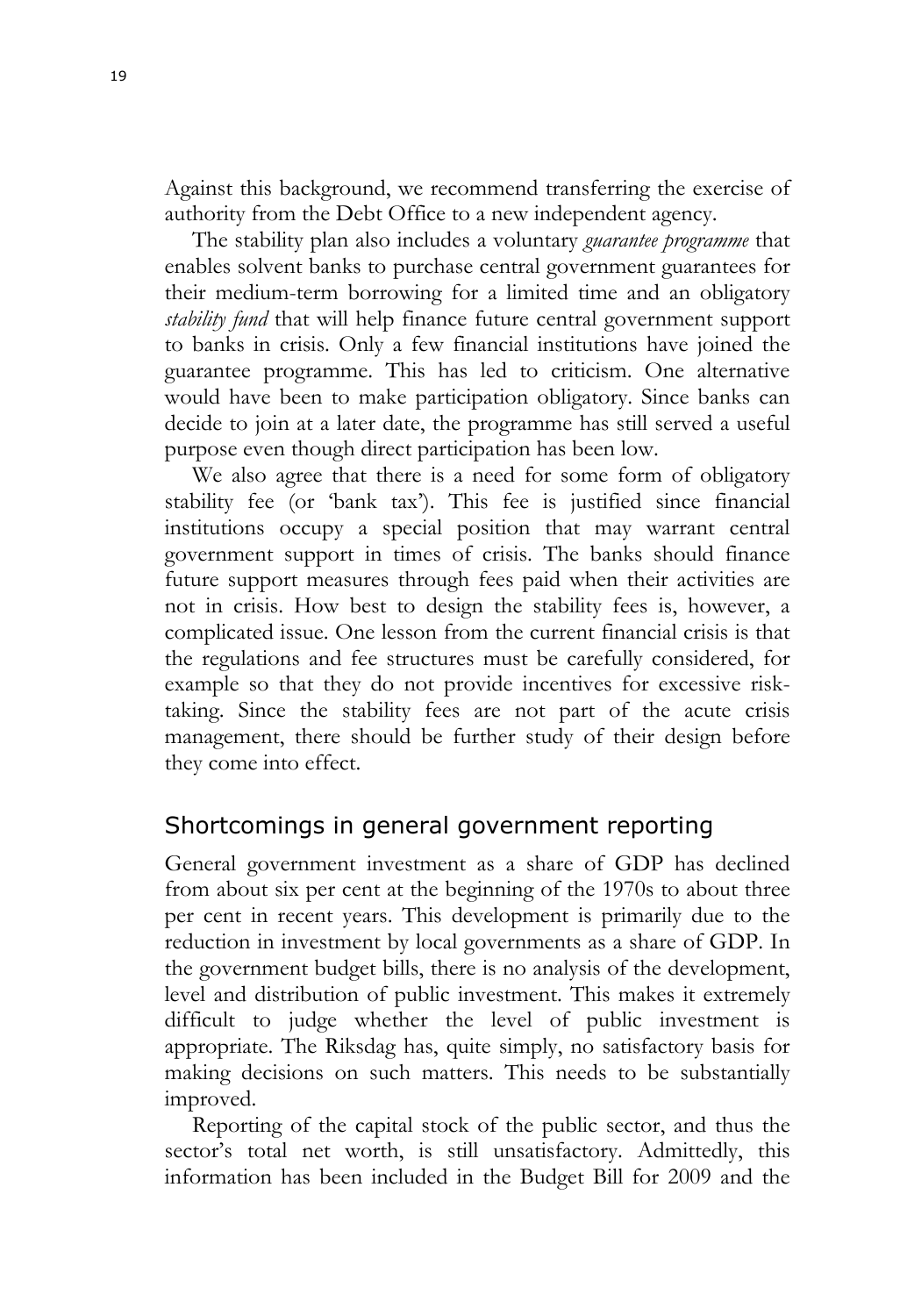2009 Spring Fiscal Policy Bill for the first time. But the information is reported at the end of the Bill and appears not to play any role whatever in fiscal policy considerations. Moreover, the information is reported entirely without comment.

One urgent issue concerns the risk-taking involved in the central government's support measures for the financial system. These include guarantee commitments, loans and capital injections. To be sure, the Spring Fiscal Policy Bill reported all the support measures, but it is still difficult to get a good picture of the risks. This is partly due to the nature of things since uncertainty about the future course of the crisis is genuine. However, a much more penetrating analysis of various alternative scenarios based on previous experience with financial crises in different countries would be desirable. Such elaborated analyses should be included in the forthcoming Budget Bill.

#### The surplus target is unclear

The surplus target is the most important long-term fiscal policy target. To meet this target, general government net lending is to show a surplus of 1 per cent of GDP over a business cycle. There is, however, a fundamental lack of clarity on what this target actually means since completely different indicators are used to evaluate whether the target has been met. Previously these three indicators were used: average net lending since 2000 (this was the first year that the surplus target was fully implemented), a moving seven-year average for net lending (comprising the three previous years, the current year and forecasts for the coming three years) and structural (cyclically adjusted) net lending for the current year. In the 2009 Spring Fiscal Policy Bill, two additional indicators were introduced: an average for structural net lending since 2000 and a moving sevenyear average for structural net lending.

Thus there are now *five* different indicators for net lending over a business cycle. Since they measure completely different things and may show different values, there is obviously no clear definition of what the surplus target means. This implies that it is also not clear when there are deviations from the target. This creates unnecessary uncertainty about the future course of fiscal policy. This is unfortunate, particularly in the current situation when the budget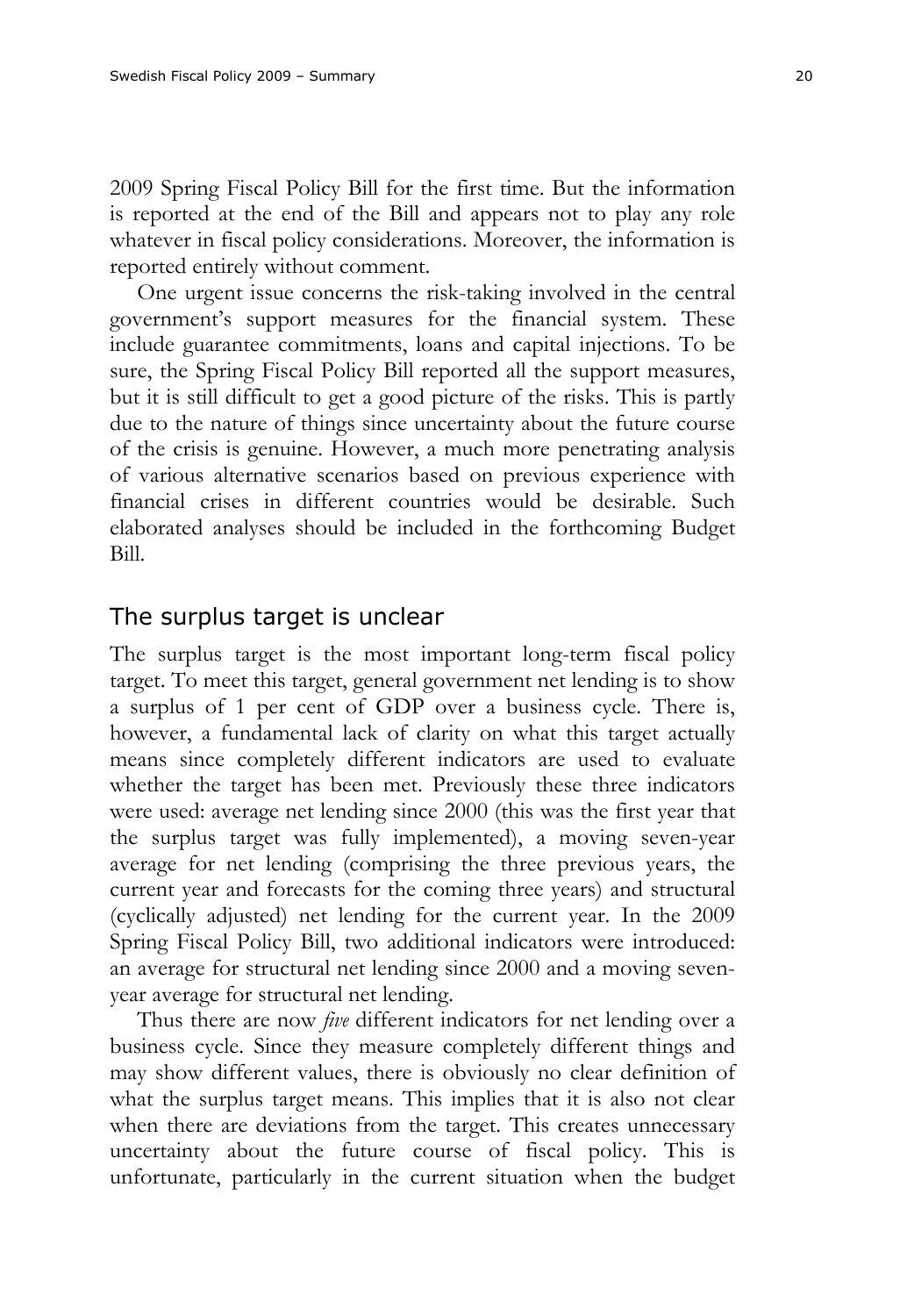deficit is growing. There is therefore a great need for the Government to clarify what the surplus target actually means.

# Pre-funding or working longer?

A more fundamental problem is that the motives behind the surplus target are inadequately defined. The underlying assumption is that with an ageing population, demographic developments will put pressure on future public finances. Under the current fiscal policy strategy, this is to be precluded by *pre-funding* in the general government sector in order to accumulate wealth that we can then consume. But pre-funding is not the only strategy available. One alternative is an *adjustment strategy* according to which *working time over the life cycle increases* as longevity increases. There is a strong distribution argument in favour of including increased lifetime working hours in a strategy for a sustainable fiscal policy: since a longer life expectancy is a welfare gain for future generations, longer lifetime working hours contribute more to welfare smoothing between generations than pre-funding does. A major shortcoming in the current fiscal framework is that the surplus target was originally established without any explicit consideration of alternative strategies.

A related problem is that the Government has never defined how long the surplus target is to remain in force. In earlier government bills on the economy, it was assumed that the surplus in general government finances would gradually decline until the middle of the 2020s when the surplus would change to a deficit of 1-1.5 per cent of GDP, at which time the general government sector would begin to use the accumulated assets. The 2009 Budget Bill also opened the door for a future downward revision of the surplus target in connection with the review of the fiscal framework now under way. However, there was no mention of this in the Spring Fiscal Policy Bill, where estimates of sustainability instead assume a return to a surplus of around 1 per cent of GDP once the current recession is over.

One fundamental problem is that the fiscal policy and employment policy frameworks are not sufficiently integrated. In fact, the pre-funding requirement and the future growth of lifetime working hours are interdependent. It is therefore not logical to set a target for general government net lending without at the same time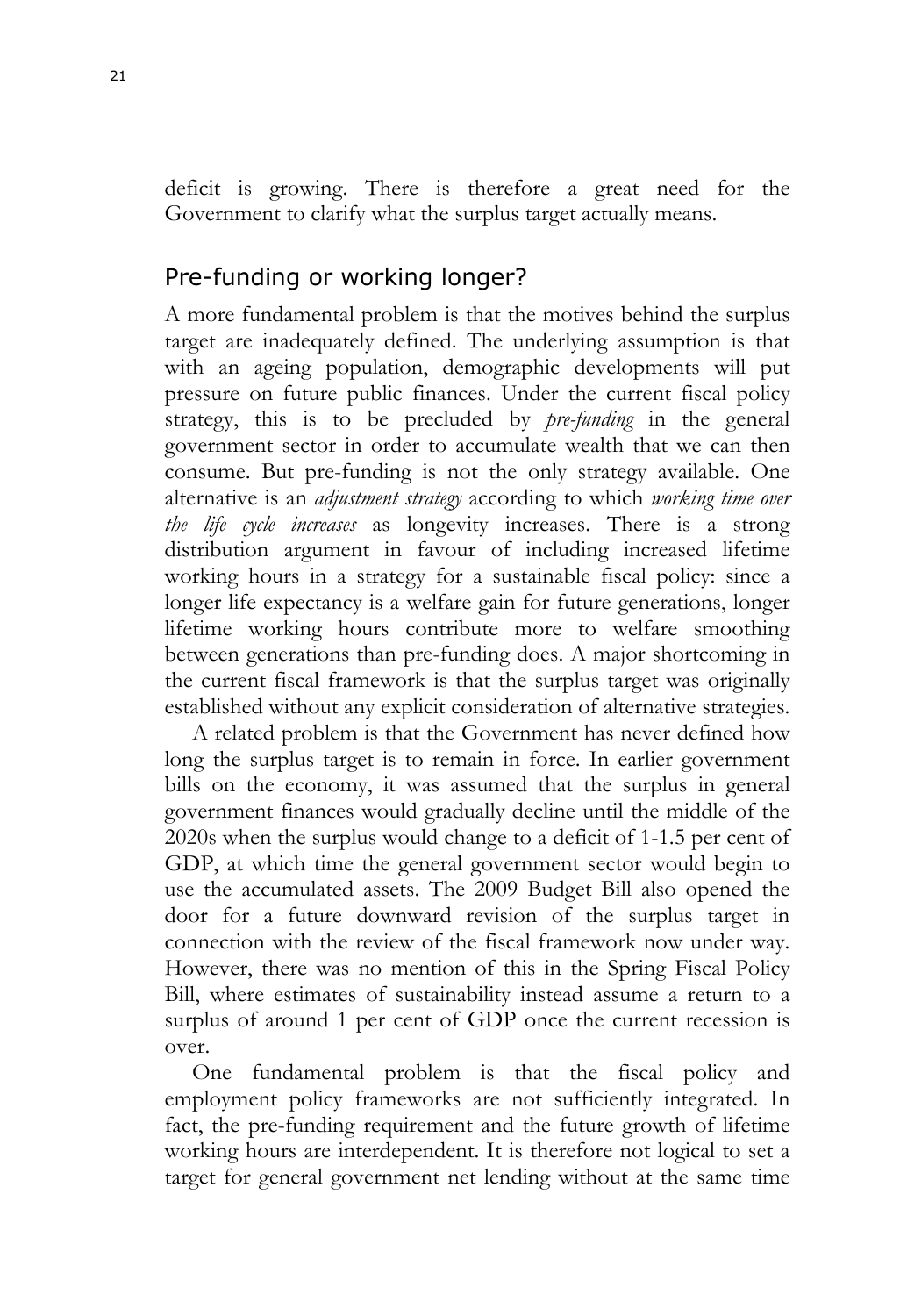setting a target for how much we are to work in the future. But no such link exists today. On the contrary, in the employment policy framework, which has just come into use, the Government has relinquished quantitative employment targets. This is ill-advised since the quantitative surplus target presupposes an implicit quantitative employment target. There is thus reason for a clear formulation of such a target. This would best be accomplished by specifying a target for how the total number of hours worked per capita should grow over time.

# Integrating the fiscal and employment policy frameworks

The Government's ongoing review of the fiscal policy framework should lead to its integration with the employment policy framework so that pre-funding and how much we should work in the future can be weighed against each other. Our report includes an outline of our ideas on how this could be done. This is only a rough illustration, not a finished proposal.

The choice of the appropriate level of net lending should be based on calculations of the long-term sustainability of fiscal policy. It is not sufficient to justify continuing the surplus target of one per cent of GDP by the fact that this was the previous target (since the original target has never been satisfactorily explained). The sustainability of fiscal policy is usually measured as the requirement for annual permanent budget strengthening or budget weakening needed to allow the general government sector to meets its commitments in the long run (the S2 indicator). If rational considerations are to be made, this indicator should be estimated using various assumptions about future lifetime working hours. This would make it clear that it is a question of a *policy choice* of what combination of pre-funding and lifetime working hours is desirable. This could then be turned into a *fiscal balance target* for general government sector net lending and an *employment target*.

In the 2009 Spring Fiscal Policy Bill, the Government for the first time discussed an alternative estimate of sustainability where the labour market exit age increases as life expectancy increases. This may be seen as an embryo of the analysis we would like to see, but it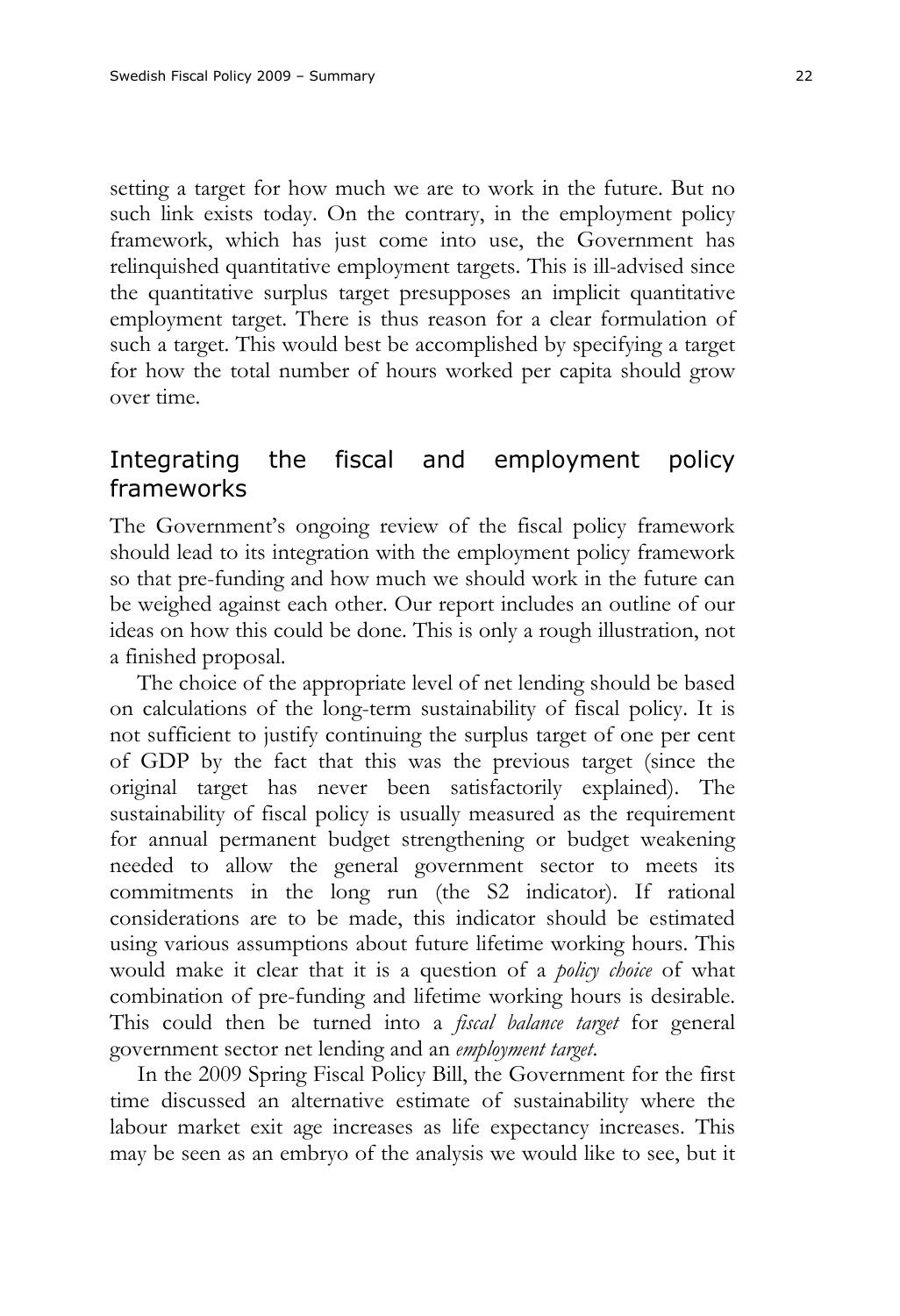should not, as now, play a marginal role in the Government's considerations. Instead it should be pivotal.

Raising the labour market exit age may be seen as a natural part of a strategy for managing a gradual increase in longevity. The more ambitious the employment target is, the less ambitious the balance target for general government net lending obviously needs to be. The exit age will likely rise even without any changes in the pension system since the last pension reform is still gradually being phased in. We have made some rather rough calculations that indicate that the gradual impact of the pension reform could raise the average exit age from about 63 years to possibly about 64  $\frac{1}{2}$  years by the mid-2020s.

It would, however, be a perilous strategy to give up saving based on a general hope that future generations will work more. It is a strong argument for a rules system that would automatically link the labour market exit age to the increase in longevity since this employment margin is probably both the most important and the easiest to regulate. Such an automatic link of the pension age to life expectancy has been introduced in Denmark. However, in Sweden there is no longer any formal retirement age. In our system, several parameters in the old-age pension system would instead have to be linked to life expectancy: the lowest age for drawing an old-age pension (now 61 years), the mandatory retirement age (now 67 years) and the age at which the right to other social insurance benefits ceases (now 65 years). With such a link, the current budget target for general government net lending could possibly be lowered.

A rational framework for sustainable general government finances should integrate decisions on the fiscal balance target and future pension provisions, making it possible to weigh different objectives against each other in a transparent way. This can be done in many ways – including not allowing lifetime working hours to increase in line with life expectancy if a political majority were to decide so – but it is in any event desirable that the consequences of various policy combinations are made clear.

It is also desirable that the review of the fiscal framework clearly defines the exact time period in which the balance target is to apply. The target could, for example, be set for a ten-year period. The Government could then be obliged to present a plan on how major deviations from the target during this ten-year period are to be handled. At the end of each such ten-year period, both the fiscal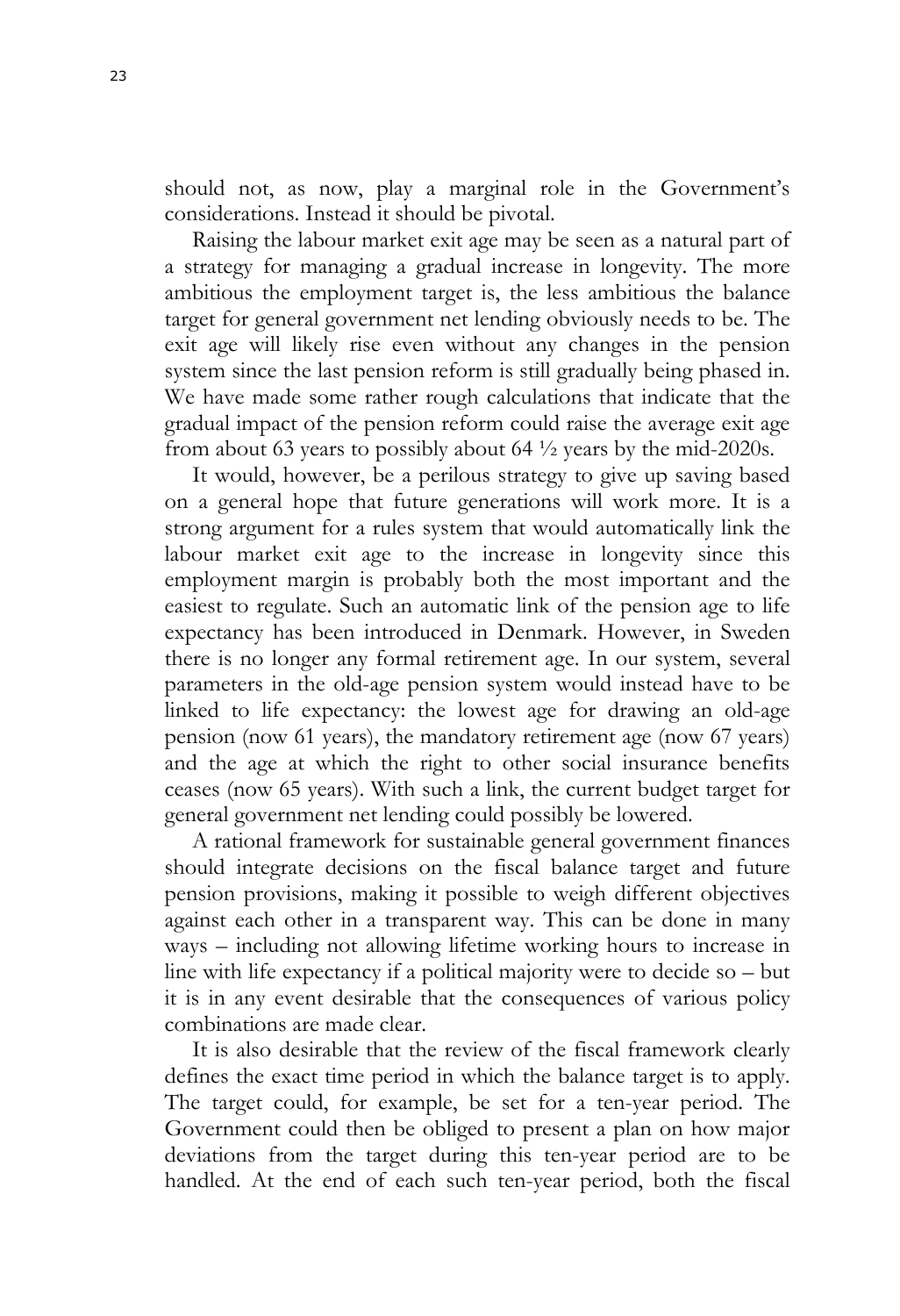balance target and the employment target would be reviewed. This review would then be based both on the previous actual development of general government finances and on how the number of hours worked had developed.

## Shorten study time

Yet another way of increasing lifetime working hours is by early labour market entry. This could be achieved if young people began their post-secondary education sooner after finishing upper secondary school and if they interrupted their studies less. One reason that studies commence so late and there are so many interruptions in Sweden is probably the incentives created by the tax and transfer systems. The private costs of postponing one's postsecondary education are much lower than the social costs due to the progressivity in tax and benefit systems.

Some of the Government's labour market reforms have created incentives for university students to postpone their studies. For example, the earned income tax credit also gives students an incentive to work more and thus may reduce the time devoted to studies. The sharp reduction in social contributions for young people creates more room for wage increases and in the long run may be expected to lead to higher wages for young people. It strengthens the incentives for students to postpone their university studies and to supplement their finances with earned income during the study time.

Economic policy measures aimed at increasing the incentives to work are duly justified from an employment perspective, even though they may as a side-effect lure students away from their studies. The student support system should, however, be designed to mitigate this effect as much as possible.

Limiting the number of years that study support may be collected would in all likelihood reduce the average study time. Furthermore, a *lowering* of the exempt amount, *i.e.* a reduction in the income a student is allowed to have without limiting study support, would reduce students' propensity to work while they study. Since the social return on avoiding long study times exceed the private return, the exempt amount, in our view, should be lowered and not raised as recently proposed by the Student Welfare Inquiry (Studiesociala utredningen). To encourage students to begin their post-secondary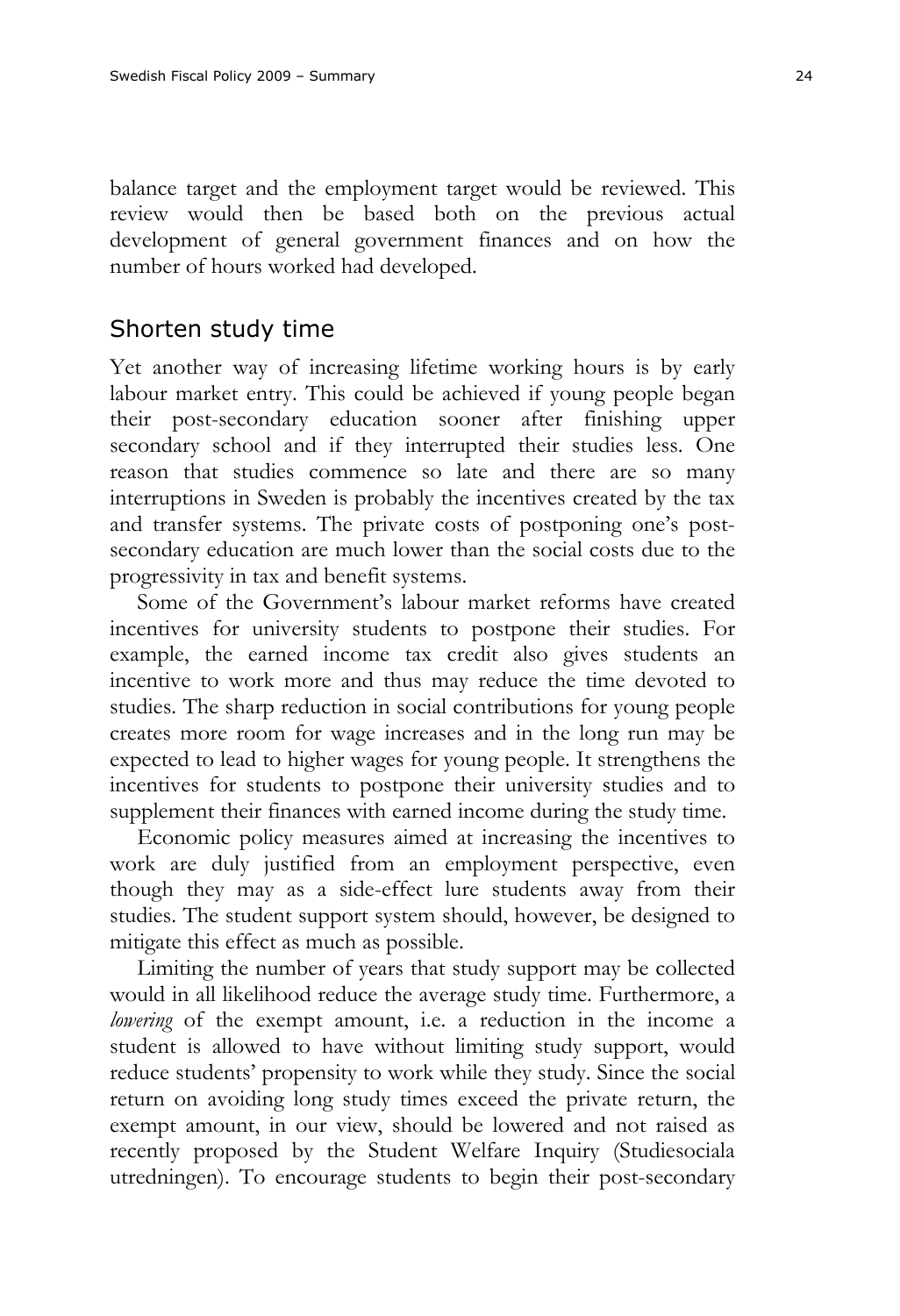studies soon after completing upper secondary school, study support should be made more generous the younger the university students are. This could be done, for example, by making the grant part higher for younger than for older students.

So that students will not choose to work more than necessary during their study time, study support should be at a level at which they can manage on their own without parallel incomes. Since it is the remuneration when studying in relation to the remuneration when working that is key to students' propensity to work, the relative remuneration for studying should not be too low.

# Brickbats and bouquets for the Government's tax reductions

One of the Government's most important objectives is a permanent increase in employment. To achieve this goal, a large number of tax policy changes have been implemented. With the aim of strengthening the incentives to work, an earned-income tax credit was introduced at the beginning of 2007 and strengthened one year later. A further strengthening of this tax credit was introduced on 1 January 2009, at the same time that the income threshold for central government income tax was raised. Social contributions were lowered by 1 per cent at the same time.

We were very positive to the earned-income tax credit in our previous report. According to our analysis, it should reduce unemployment and increase employment markedly over the business cycle. The higher income threshold for the central government income tax is probably also an effective method of increasing the number of hours worked. A tax cut of this kind increases the marginal return on work for many people without the need for total tax revenue to fall so much.

However, we are critical of the general cut in social contributions. At best, it yields a marginal increase in labour force participation, and thereby long-term employment, because the wage level can be expected to increase in the long run. A permanent reduction in the social fees is a much costlier method of increasing the number of hours worked than, for example, raising the threshold for the central government income tax.